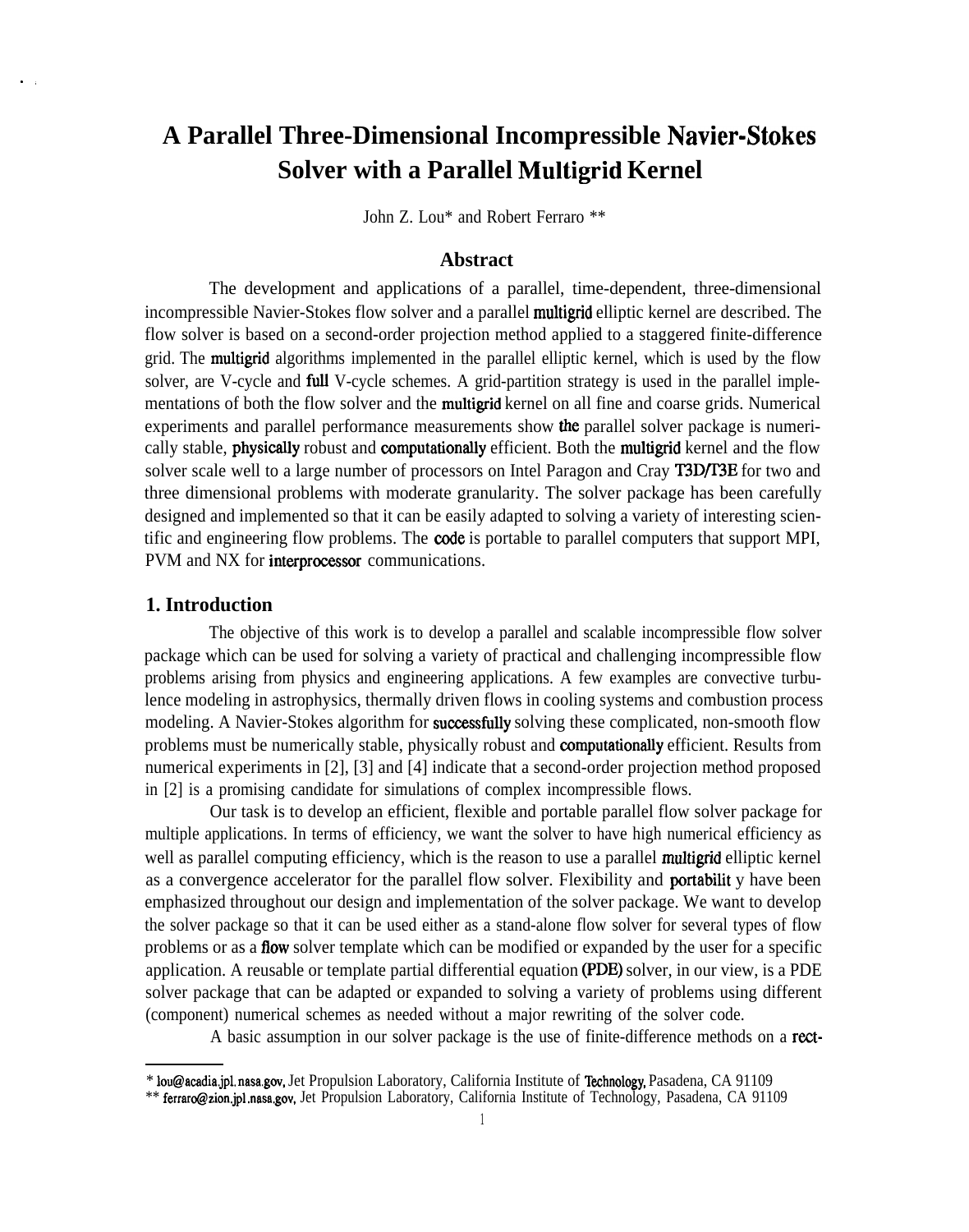angular grid or on a composite grids with each of its component a rectangular grid. The use of rectangular grids has several advantages: (1) finite-difference is easy to implement, and for many applications, stable and robust finite-difference methods already exist while the use of a finite-element type scheme may not be desirable for some applications due to physical and numerical considerations; (2) multigrid is easy to apply; (3) parallel implementations are easier than on unstructured grids. Many practical problems are, however, defined in irregular domains. One way to extend our solver package to problems in an irregular domain is to **construct** a mapping between the irregular domain and a rectangular region. For a variety of non-rectangular domains, such mappings can indeed be constructed (for more detail, see [10]).

A projection method for solving incompressible Navier-Stokes equations was first described in a paper by Chorin [7]. Bell et. al [2] [3] extended the method to second-order accuracy in both time and space, and used a Godunov procedure combined with an upwind scheme in the discretization of the convection term for improved numerical stability. The projection method is a type of operator-splitting method which separates the solutions of velocity and pressure fields with an iterative procedure, In particular, at each time step, the momentum equations are solved first for an intermediate velocity field without the knowledge of a correct pressure field and therefore no incompressibility condition is enforced. The intermediate velocity field is then "corrected" by a projection step in which we solve a pressure equation and then use the computed pressure to produce a divergence-free velocity field. Our projection step, which is based on a pressure equation derived in [1] and makes use of the highly efficient elliptic **multigrid** kernel we developed, is mathematically equivalent to but algorithmically different from the projection step described in [2]. In actual flow simulations, this prediction-correction type procedure is usually repeated a few times (1 or 2 iterations seem to be enough from our experiments) until reasonably good velocity and pressure fields have been reached for that time step. In each time step for computing an IV-dimensional  $(N = 2 \text{ or } 3)$ viscous flow problem, we need to solve *m x N* Hehnholtz equations for the velocity field and *m* Poisson equations for the pressure field, where *m is* the number of iterations performed at each time step. A fast multigrid elliptic solver is thus very useful to improve the computational performance of the flow solver. The multigrid kernel was designed to be a general-purpose elliptic solver. It can solve N-dimensional ( $N \le 3$ ) problems on vertex-centered, cell-centered and staggered grids, and it can deal with a variety of different boundary conditions as well,

Since the solver package is implemented on rectangular grids, a natural parallel implementation strategy is grid-partitioning: the global computational grid is partitioned and distributed to a logical network of processors; message exchanges are performed for grid points lying on "partition boundary-layers" (whose thickness is usually dictated by the numerical schemes used) to ensure a correct implementation of the sequential numerical algorithms on the global computational grid. In our implementation of the parallel multigrid V-cycle and full V-cycle schemes, we apply this grid-partition to all coarse grids as well, This means on some very coarse grid, only a subset of allocated processors will contain at least one grid point on that grid and they are therefore "active" on that grid, whereas processors which do not contain any grid point will be idle when processing that grid.

The appearance of idle processors certainly introduces some complexity for a parallel implementation. For example, the logical processor mesh on which the original computational grid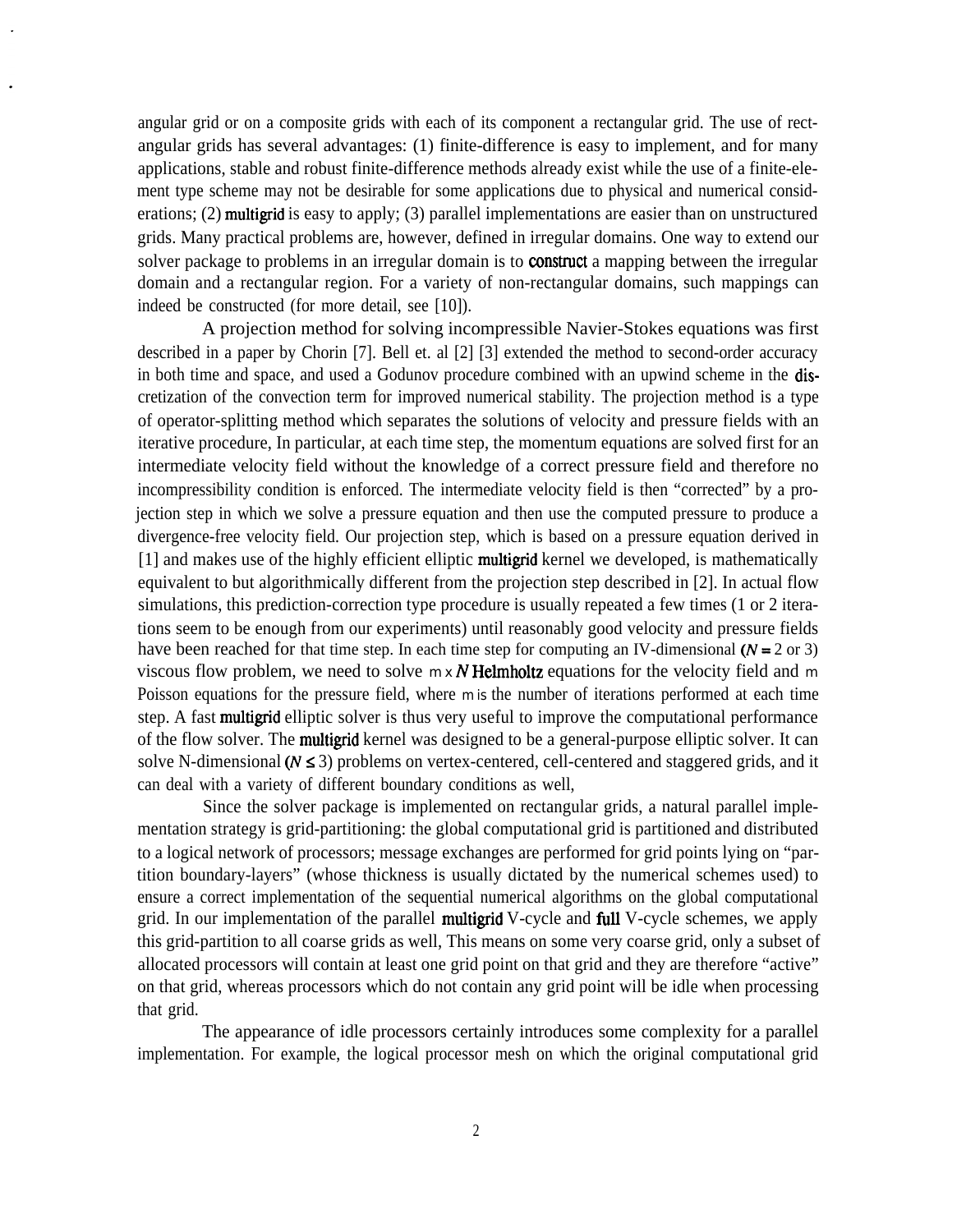is partitioned can not be used for communications on those coarse grids for which idle processors appear. Depending on the type of finite-difference grid and coarsening scheme, one may also need to consider, on those coarse grids, how to correctly apply boundary conditions in "boundary processors" which contain at least one grid point next to the boundary of the global grid, since boundary processors may change from one grid to another. Grid-partition on all coarse grids is certainly not the only possibility for parallel multigrid. Another approach, e.g., is to duplicate some of the global coarse grids in every processor allocated, so that processing on those coarse grids can be done without firther interprocessor communication, but this coarse-grid-duplication approach involves quite some global communication for grid duplication and it needs some extra storage for global coarse grids. These requirements may severely affect the scalability of the solver when running on a large number of processors. One may also stop further grid coarsening at the coarsest grid for which no idle processor appears yet, and solve the coarse grid problem by some direct or iterative methods. But the cost in solving the coarse grid problem with those methods is not competitive compared to further grid coarsening.

Although it seems no approach is perfect for implementing a parallel classical multigrid cycle [6] [9], we do believe the use of grid-partition at all grid levels is an appropriate approach for implementing a general-purpose parallel **multigrid** solver. The degradation of parallel efficiency due to the idle processors on some coarse grids has been discussed in many papers (e.g. [6] [9] [1 l]). The performance measurements from our parallel implementations indicate our multigrid solver scales quite well on a 512-node Intel Paragon and on a 256-node Cray T3D for both 2D and 3D problems with moderate sizes of local finest grids, In fact, the percentage of time spent on those coarse grids is insignificant compared to the total computation time. A similar observation was also made in [9]. As shown by a simple asymptotic analysis in [8], the parallel efficiency of multigrid schemes with the grid-partition approach is not qualitatively different from that of a single grid scheme.

The rest of the paper is organized as follows: section 2 presents numerical algorithms for the multigrid kernel and the second-order projection method for the incompressible flow solver; in section 3, discussions are made on issues related to the parallel implementations of the solver package; numerical results and parallel performances from the implemented parallel solvers are shown in section 4,; section 5 gives some of our observations and **conclusions**.

# **2. The Numerical Methods**

.

# A. The Multigrid Algorithms

The multigrid schemes implemented are the so-called V-cycle and full V-cycle schemes for solving elliptic PDEs, discussed in some detail in [5] and [9], The fidl V-cycle scheme is a generalization of the V-cycle scheme which first restricts the residual vector to the coarsest grid and then performs a few smaller V-cycle schemes on all coarse grids, followed by a complete V-cycle scheme on all grids. The full V-cycle scheme often offers a better numerical efficiency than the Vcycle scheme by using a much better initial guess of the solution in the final V-cycle. The parallel efficiency for the full V-cycle scheme, however, is poorer than the V-cycle scheme because it does more processing on coarse grids.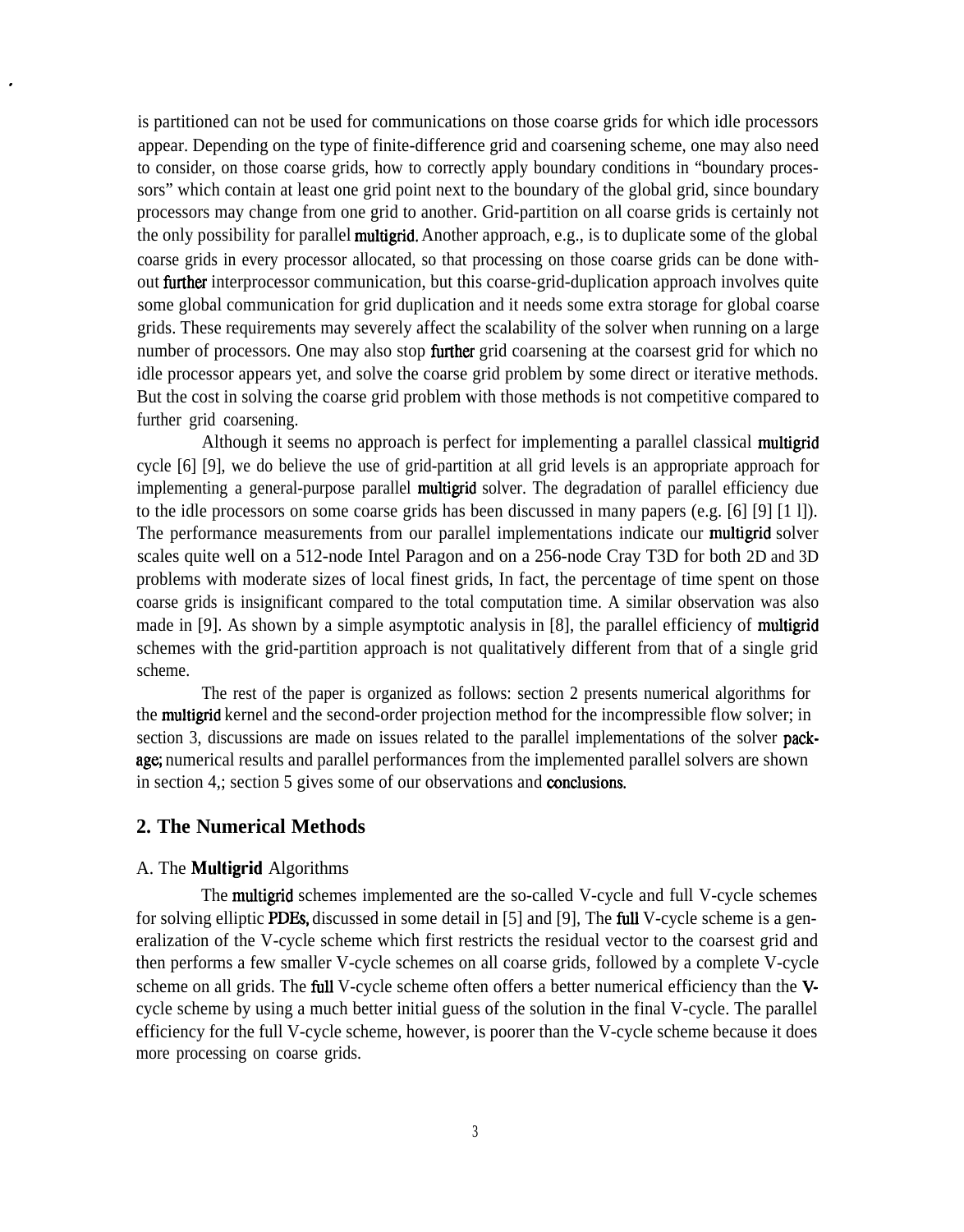

(top-right) and staggered (bottom).

Atypical multigrid cycle consists of three main components: relax on a given grid, restrict the resulting residual to a coarse grid, and interpolate a correction back to a fine grid, Our multigrid solver can handle several different types of finite-difference grids commonly used in numerical computations. Figure 1 shows how coarse grids are derived from fine grids for vertex-centered, cellcentered and staggered grids. Although the main steps in a V-cycle are the same for all these grids, restriction and interpolation operators can have different forms on different grids. On a vertex-centered grid we use a fill-weighting stencil (9-point averaging on a 2D grid) to make the V-cycle scheme converge well when a pointwise red-black Gauss-Seidel (GS) smoother is used; whereas on a cell-centered grid, a nearest-neighbor stencil (4-point on a 2D grid) can be used with the pointwise red-black GS smoother to achieve a good convergence rate. We also point out that, on a vertex-centered grid, the use of the newest-neighbor restriction stencil with the point-wise red-black GS smoother does not even result in convergence on our test problems, but the use of a Jacobi smoother with the nearest-neighbor restriction stencil results in convergence but with a slower rate. We think the failure of point-wise red-black GS with the nearest-neighbor restriction stencil on vertex-centered grid is due to the decoupling of the two sets of grid points. The operator for transferring from a coarse grid to a fine grid is basically bilinear interpolation for all grids. Since fine and coarse grid points do not overlap on cell-centered and staggered grids, one needs to set the values for grid points at the boundary of coarse grids before a bilinear interpolation operator can be applied. More details on the constructions of restriction and interpolation operators for different types of grids can be found in [14].

Our **multigrid** solver can solve **Dirichlet** and Neumann problems for the grids depicted in Figure 1. A periodic boundary condition is also implemented for a special case used in the NS flow solver. The **Dirichlet** and Neumann boundary conditions are applied only to the original (finest) grid; a homogeneous (zero) boundary condition is used on all coarse grids since residual equations are solved there. In the case of a Neumann boundary condition, where the unknowns are solved on all grid points including those on the grid boundary, restriction stencils are not well-defined for boundary grid points. Take for example the vertex-centered grid in Figure 2, where a 9-point full weighting stencil is used for restriction. This can be done naturally for the interior point c. For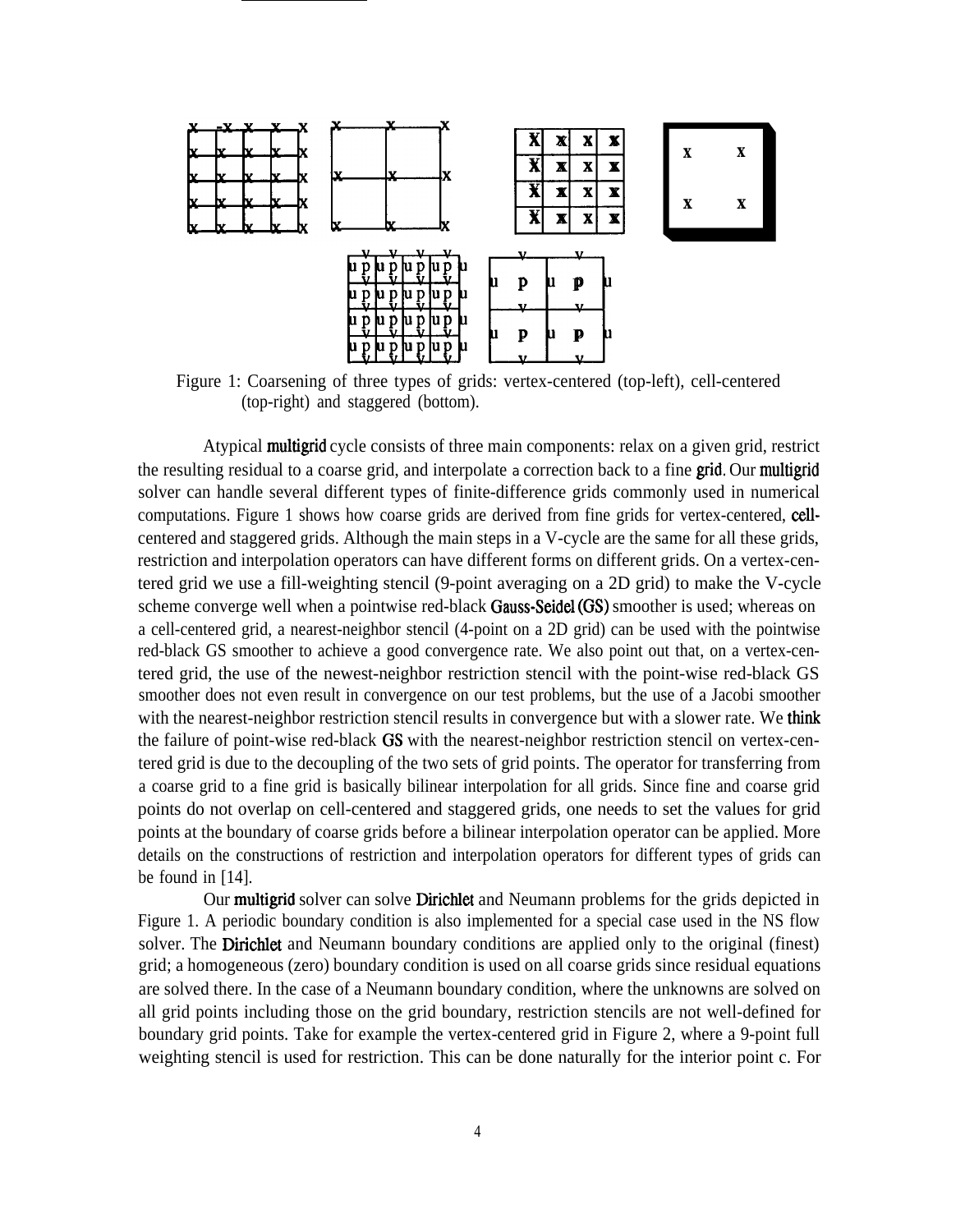boundary points  $a$  and  $b$ , however, only a subset of the neighboring points are within the grid and therefore weighting stencils on those points still need to be defined in some way. On the other hand, it is reasonable to have the following discrete integral condition satisfied between a pair of coarse and fine grids:



Figure 2: Restriction stencils for interior point c and boundary points *a* and b.

$$
\sum_{i,j} U_{IJ} \times A_{IJ} = \sum_{i,j} U_{ij} \times a_{ij} \tag{1}
$$

where  $U_{IJ}$  and  $u_{ij}$  are solutions on coarse and fine grids, and  $A_{IJ}$  and  $a_{ij}$  are areas of grid cells on coarse and fine grids, respectively. Restriction stencils for interior and boundary points that satisfy equation (1) are given in Figure 2.

When solving a Poisson equation with a Neumann boundary condition, the solution is determined up to a constant. We use the following strategy to make sure the application of multigrid cycles converges to a fixed solution: after every relaxation on each grid, we perform a normalization step by adding a constant to the computed solution so that its value at a fixed point (we pick the point located at the center of the grid) is zero. Our numerical tests show this simple step results in a good convergence rate for Neumann problems.

#### B. The Second-Order Projection Method

We now give a brief description of the second-order projection method for solving the incompressible Navier-Stokes equations in a dimensionless form

$$
\frac{\partial u}{\partial t} + (u \cdot \nabla)u = - Vp + Re^{-1} \Delta u
$$
  

$$
\nabla \cdot u = 0
$$
 (2)

where  $u \in \mathbb{R}^n$  ( $n = 2$  or 3) is the velocity field,  $p \in \mathbb{R}$  is the pressure field and  $\mathbb{R}e$  is the Reynolds number. Atypical problem is to find  $\boldsymbol{u}$  and  $\boldsymbol{p}$  satisfying (2) in a domain  $\Omega$  for a given initial velocity field  $\mathbf{u}_0$  in  $\Omega$  and a velocity boundary condition  $\mathbf{u}_b$  on  $\partial\Omega$ . The projection method for solving equations (2) is based on the Hedge decomposition which states that any vector field *u can* be uniquely decomposed into a sum of  $U_1 + U_2$ , with  $\nabla \cdot U_1 = O$  and  $U_2 = \nabla \phi$  for some scalar function  $\phi$ . The projection method proceeds as a type of fractional step method by first writing the momentum equation in (2) in an equivalent form

$$
\frac{\partial u}{\partial t} = \mathbf{P}(Re^{-1}\Delta u - (U \cdot \nabla)u)
$$
 (3)

where **P** is an orthogonal projection operator which projects a smooth function onto a **divergence**free subspace. Equation (3) can be viewed as the result of applying  $P$  to the momentum equation in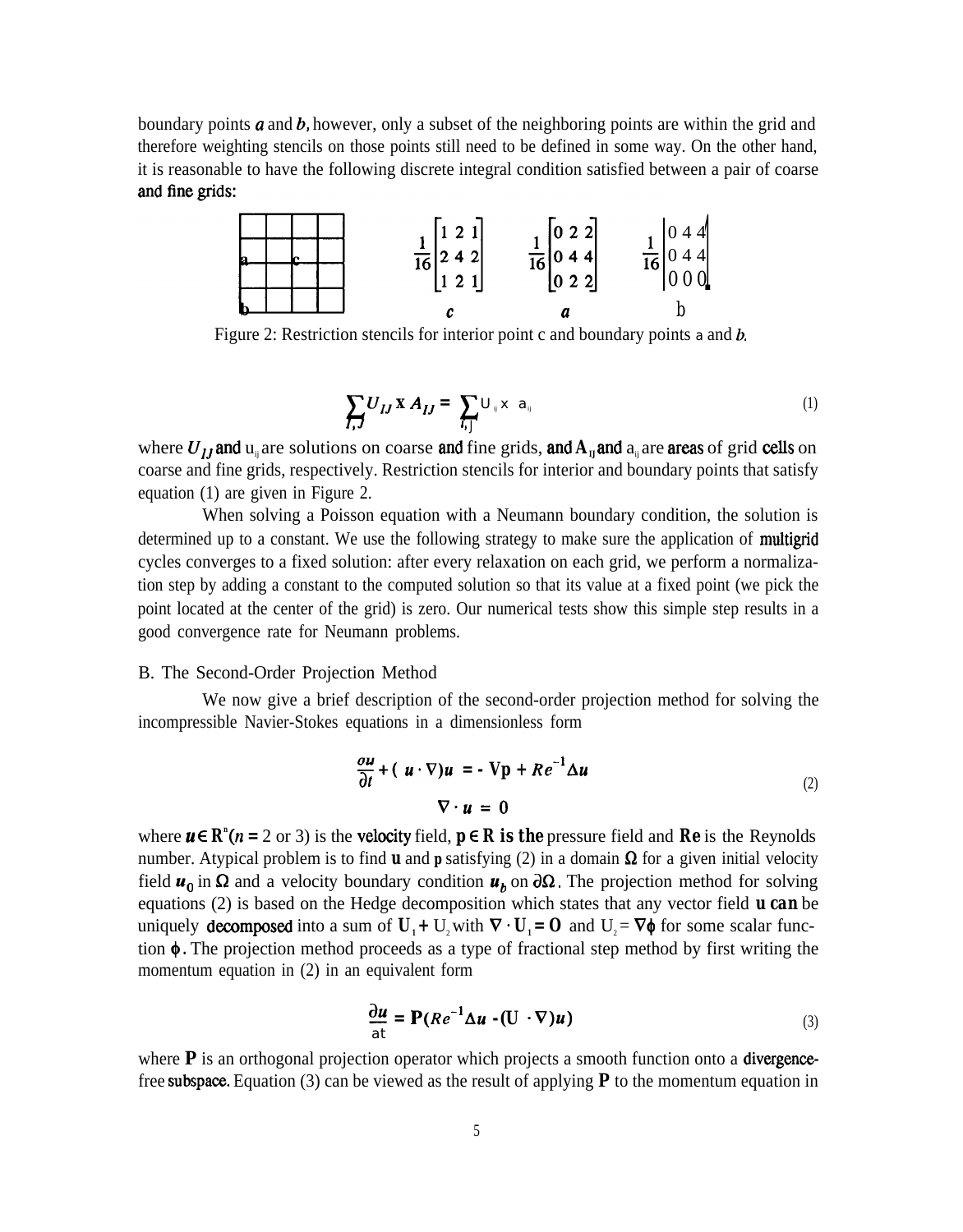(2) which can be rewritten as

$$
\frac{\partial u}{\partial t} + \nabla p = Re^{-1} \Delta u - (u \cdot \nabla) u \tag{4}
$$

The projection operation removes the pressure gradient in (4) because Vp is orthogonal to the projection, Thus if we let the right-hand side of (4) be a vector field  $V$ , then  $Vp = (\mathbf{I} - \mathbf{P})V$ . The second-order projection method in [2] is a modification to the original projection method proposed in [7] to achieve a second-order temporal accuracy and an improved numerical stability for the nonlinear convection. It use-s the following temporal discretization on the momentum equation at each half time step *n+* 1/2

$$
\frac{\overline{u}^{n+1, k} u}{\mathrm{At}} \mathbf{u} + \left[ (\mathbf{u} \cdot \nabla) \mathbf{u} \right]^{n+1/2} = - \nabla p^{n+1/2, k} + \frac{1}{Re} \Delta \left( \frac{\overline{u}^{n+1, k} + \mathbf{u}^n}{2} \right) \tag{5}
$$

where we assume the velocity  $u^n$  is known, and  $\overline{u}^{n+1,k}$  is an intermediate velocity field that satisfies the same boundary condition as the physical velocity at time step  $n+1$ . The temporal discretization in (5) is second-order accurate provided that the nonlinear convection term in (5) can be evaluated to the second-order accuracy at the halftime step  $n+1/2$ , The superscripts **k** in (5) indicate that an iterative process is used for computing the **velocit** y at next time step  $\mathbf{u}^{n+1}$ , and the pressure at next half time step  $p^{n+1/2}$ : given a divergence-free field  $u^n$  and the corresponding pressure field  $p^{n-1/2}$ , we first set  $p^{n+1/2,0} = p^{n-1/2}$ . For  $k \ge 1$ , we solve (5) for  $\overline{u}^{n+1,k}$ . Since the correct pressure  $p^{n+1/2}$  is not known, the computed  $\hat{u}^{n+1,k}$  is usually not **divergence-free;** but  $\overline{u}^{n+1,k}$  can be used as a **guess** for  $u'' +$ <sup>1</sup> and it is used to compute  $p^{n+1/2, k}$ , a new guess for  $p^{1/2}$ , by solving a pressure equation, Once *we* have a new guess for  $p^{n+1/2}$ , it is used in (5) to compute  $\overline{u}^{n,k+1}$ . This iterative procedure is performed at each time step until  $Vp^{n+1}$ ,  $\rightarrow$   $\nabla p^{n+1}$ , and  $\overline{u}^{n+1,k}$   $\rightarrow$   $\overline{u}^{n+1}$ . This iterative pro**cess** converges because it can be shown that the mapping of errors from state  $k$  to state  $k+1$  is contractile [2]. In practice, we found 1 to 2 iterations would be enough to get a satisfactory convergence.

The convection term  $(\mathbf{u} \cdot \nabla) \mathbf{u}$  is evaluated at the half time step  $\mathbf{n} + \frac{1}{2}$ , using only the velocity  $u''$  and the pressure  $\psi$ . On the staggered grid shown in Figure 1, the pressure **p** is defined at cell centers, horizontal velocity *u* and vertical velocity v are defined at cell edges. Let us denote cell  $(i,j)$  as the cell whose center is located at  $(i \cdot 1/2)$  Ax,  $(j \cdot 1/2) \Delta y$  for  $i = 1 \ldots I$  and  $j = 1$ ... *J.* **(u"**  $\nabla$ **)u** is then evaluated at *i, j* - 1/2 for u component and *i* - 1/2, j for v component. The discretization for *u* component, for example, has the following form

$$
[(u''\nabla)u]_u = \frac{(-i-1/2, j-1/2 + u_{i+1/2, j-1/2} - (-i-1/2, j-1/2 - (i+1/2, j-1/2)))}{2} + \frac{v_{i,j} - (-i/2, j/2 - u_{i,j-1})}{\Delta y}
$$

where  $U_{i+1}$ ,  $i \neq j/2$  are velocities at cell centers,  $U_i$ , and vi, are velocities at cell corners and all velocities are assumed to be at time  $n+1/2$ . Since *u* is the only velocity available at the start of computations for time step  $n+1$  and velocity values are not defined at cell centers and cell comers, we use Taylor expansions of second-order accuracy in both time and space, as was done in [2] and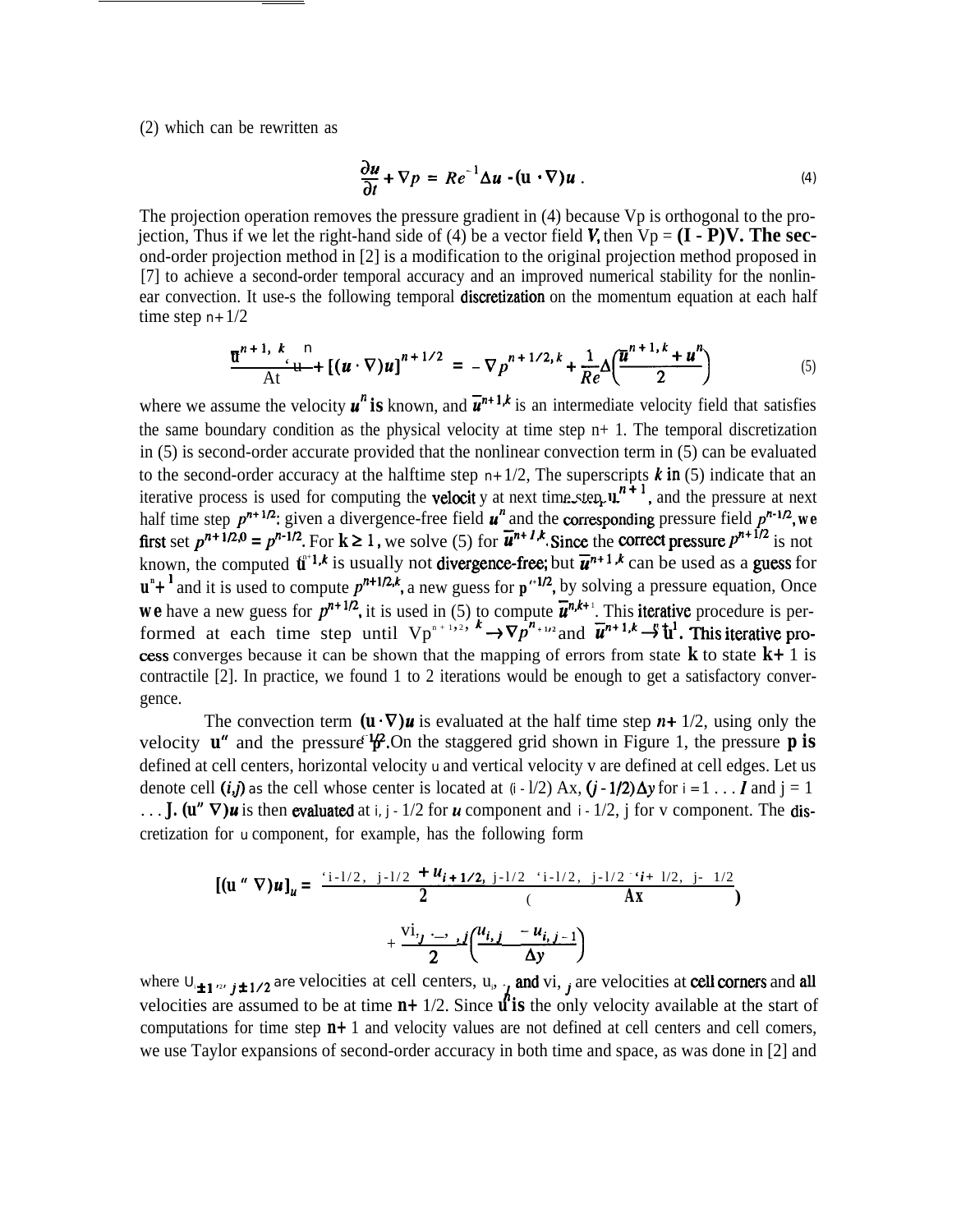*[3],* to find velocities at appropriate locations and at the halftime step  $n+1/2$  for computing the discrete convection term. To improve numerical stability, a Godunov-type procedure combined with an upwind scheme is used in determining velocity values at celt centers and cell corners. To compute the  $u$  velocity component at the cell center of cell  $(i,j)$ , for example, we first compute

$$
u^R - u_{i-1, j-1/2}^n + \frac{\Delta x}{2} u_{x, i-1, j-1/2} + \frac{\Delta t}{2} u_{t, i-1, j-1/2}
$$
  

$$
u^L = u_{i, j-1/2}^n - \frac{\Delta x}{2} u_{x, i, j-1/2}^n + \frac{\Delta t}{2} u_{t, i, j-1/2}^n
$$
  
(6)

where the expansions for  $u^R$  and  $u^L$  are evaluated on the right side of edge (i-1, j - 1/2) and on the left side of edge  $(i, j - 1/2)$ , respectively. The choice of  $u_{i-1/2, j-1/2}^*$  is then made by the following upwind scheme:

$$
u_{i-1/2, j-1/2}^{n+1/2} =\begin{cases} U^R & \text{if} & u^L > 0, u^L + u^R > 0 \\ 0 & \text{if} & u^L < 0, u^R > 0 \\ u^L & \text{otherwise} \end{cases}
$$
 (7)

The spatial derivatives n (6) are computed by first using a centered differencing and then applying a slope-limiting step to avoid forming new maxima and minima in the velocity field, Temporal derivatives in (6) are computed by using the momentum equation (4). Derivatives at cell corners are computed in a similar way. More details for the constructions of these derivatives are given in [2] and [3].

After evaluation of the **convection** term, the intermediate velocity  $\overline{u}^{n+1,k}$  can be found by solving the following **Helmholtz** equation for each velocity component:

$$
-\Delta \overline{\boldsymbol{u}}^{n+1,k} + \frac{2Re}{\Delta t} \overline{\boldsymbol{u}}^{n+1,k} = 2Re \left[ \left( \boldsymbol{u}^{\prime\prime} \nabla \right) \boldsymbol{u} \right]^{n+1/2} + \frac{1}{\Delta t} \boldsymbol{u}^{n} + \mathrm{Au}^{\mathrm{n}} \cdot \nabla p^{\mathrm{n}-1/2} \right] \tag{8}
$$

We notice that the matrix resulted from equation (8) becomes more diagonally dominant as the Reynolds number increases for a fixed grid size and a fixed time step, which is fortunate for computing flows with large Reynolds numbers. For Euler (inViscid) flow problems where  $Re = \infty$ ,  $\overline{\mathbf{u}}^{n+1,k}$  can be computed explicitly from equation (5). Once  $\overline{\mathbf{u}}^{n+1,k}$  is computed, a projection step is performed to find the pressure field  $p^{n+1/2,k+1}$  by Solving a Poisson equation:

$$
Ap = R(u^n, u^{n+1})
$$
 (9)

where  $\overline{u}^{n+1,k}$  is used in place of  $u^{n+1}$  in the right-hand side of equation (5). Mathematically, equation (9) is the result of applying a divergence operator to the momentum equations in (2). Since no boundary condition is defined for the pressure field, some special treatments are needed at the boundary grid points in solving equation (9). The details of deriving the pressure equation (9) on a staggered grid with appropriate treatments at boundary grid points for **Dirichlet** velocity boundary condition is given in [1]. The treatment of pressure boundary condition for periodic velocity boundary condition using a multigrid scheme is discussed in section 4. In computing a viscous flow, the multigrid elliptic solver is used to solve both equations (8) and (9). After the pressure field  $p^{n+1,k+1}$  is found,  $u^{n+1,k+1}$  can be computed by using equation (5) with  $p^{n+1,k+1}$  in place of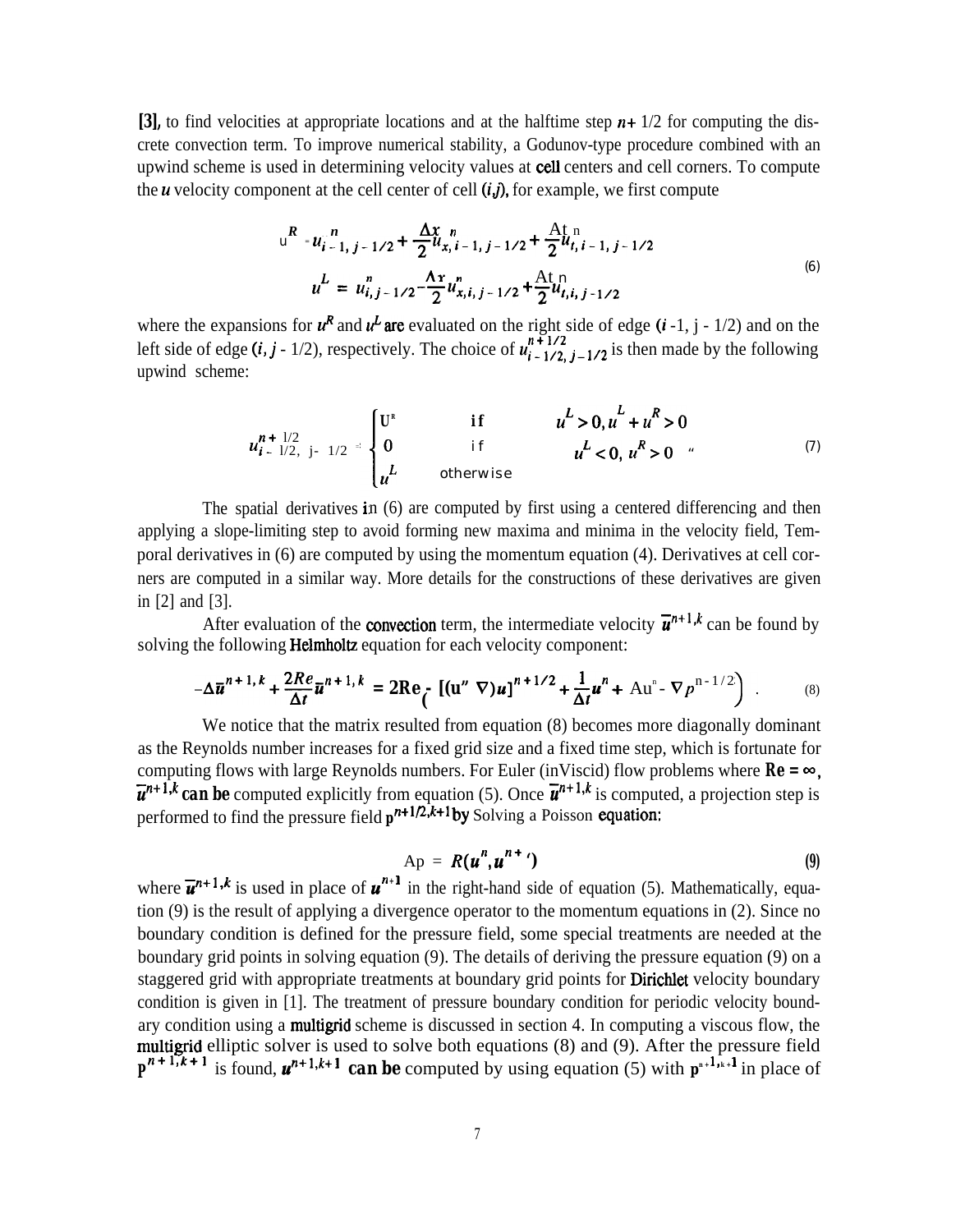

Figure 3: Flow diagram for the Navier-Stokes solver

 $p^{n+1,k}$ , and this completes one iteration in the computations for the time step  $n+1$ .  $u^{n+1}$  and  $p^{n+1}$ are then obtained at the end of the last iteration, The flow of control for our incompressible Navier-Stokes solver is shown in Figure 3.

## **3. Parallel Implementations**

## A. Grid Partition and Logical Processor Mesh

The approach we adopted in parallel implementations of the multigrid elliptic solver and the incompressible flow solver is grid-partition Our goal is to develop parallel solvers that can partition any N-dimensional ( $N \leq 3$ ) rectangular grids and run on any M-dimensional ( $M \leq N$ ) logical processor meshes. For example, Figure 4 shows the partition of a three-dimensional grid and the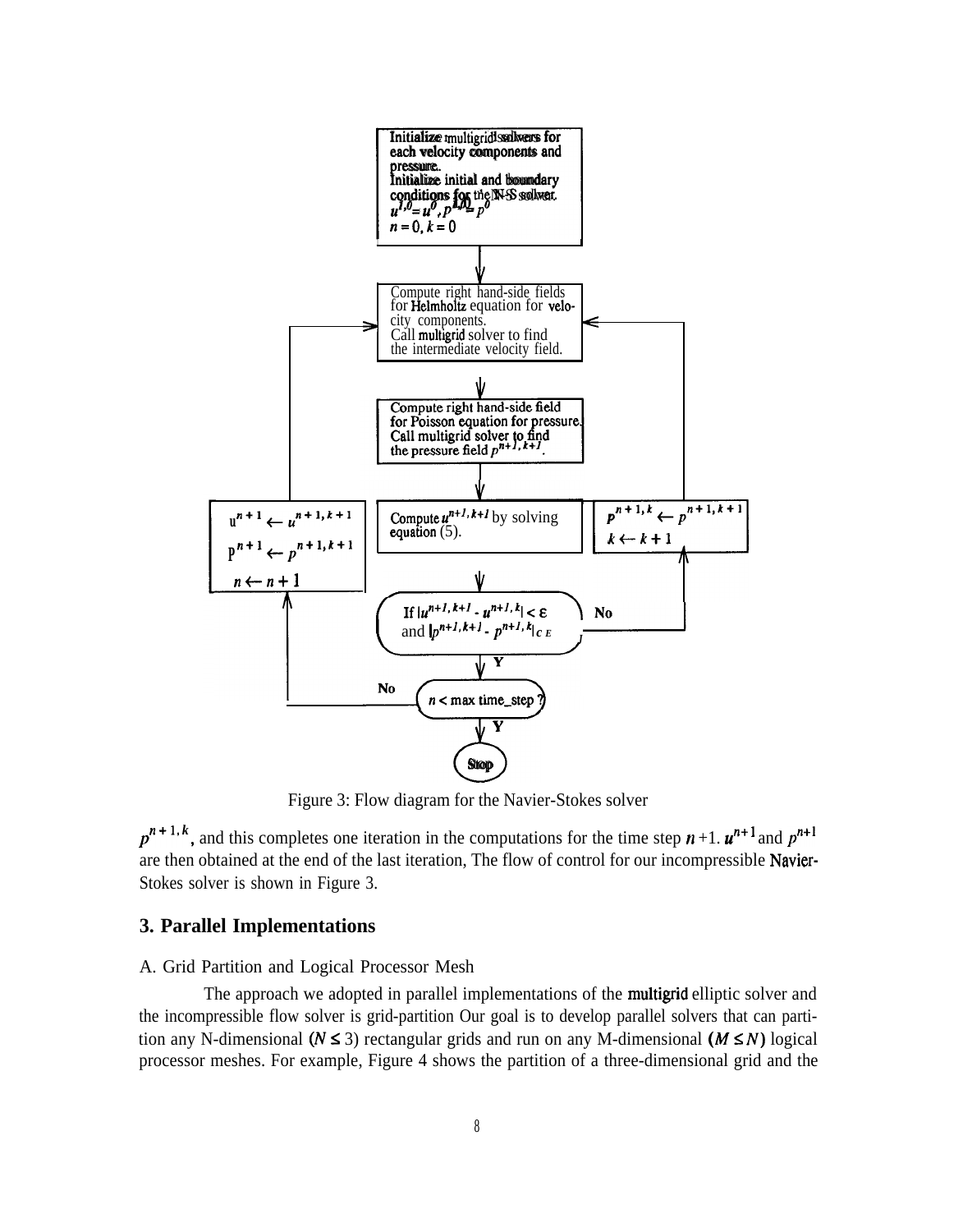

Figure 4: A 3D Grid partition and mapping to a processor mesh. Only two wrap around cmnections were shown in the logical processor mesh.

assignment of the partitioned subgrids to a three-dimensional torus processor mesh. As shown in Figure 5, logical processor meshes in our code are always constructed as toroidal meshes, Toroidal meshes are useful in the construction of nested coarser processor meshes for the multigrid solver and for dealing with problems with periodic boundary condition.

In the multigrid solver, coarse grids and coarse logical processor meshes are constructed automatically and recursively based on information on a given fine grid. All grid storages are aUocated dynamically during the grid coarsening process. In particular, for each multigrid level, a local coarse grid is derived from the local fine grid and storages are allocated for the coarse grid, Processors which will get at least one grid point on that coarse grid will be in an active state on that grid, otherwise they will be in an idle state on that grid, A flag is then set in each processor for that level depending on the value of the state. A coarse processor mesh for that coarse grid can then be established by communicating the states among processors in the fine processor mesh. This process is repeated recursively until all coarse grids and coarse processor meshes have been constructed. As an illustration, Figure 5 shows a processor mesh and its derived coarse mesh for a problem with a Neumann boundary condition, In our multigrid solver, we put this construction process in an initialization routine which must be called before the first time the multigrid solver itself is called. The cost of running the initialization routine is relatively small when one needs to call the **multigrid** solver a large number of times, as is the case for the Navier-Stokes flow solver. After executing this initialization routine, every processor knows its "role" at each level of the **multigrid** cycle, and also knows its neighboring processors on that grid level.



Figure 5: If the left processor mesh contains a 5x5 grid for a Neumann problem on a vertex-centered grid, then the derived coarse processor mesh is the one on the right.

# B. InterProcessor Communications

To implement the multigrid scheme and the projection method on a partitioned grid, we need to exchange data which are close to the partition boundaries of each subgrid local to a certain processor. Each processor contains a rectangular subgrid surrounded by some "ghost grid points"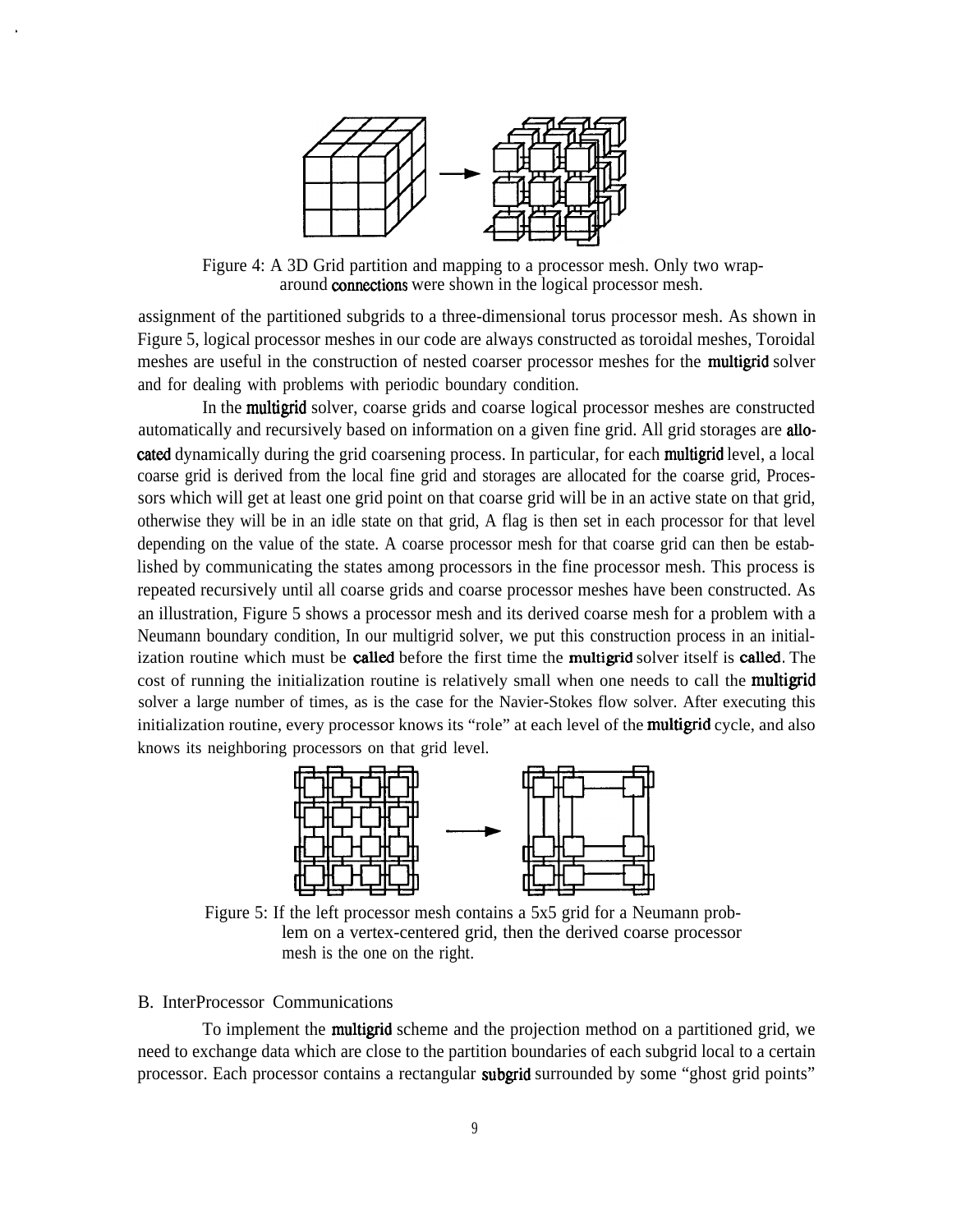

Figure 6: A local subgrid (white area) with surrounding ghost points (shaded area).

which are duplicates of grid points contained in other processors, as shown in Figure 6. The number of ghost points on each side of the subgrid depends on numerical algorithms. For the multigrid elliptic solver using a standard Laplacian stencil, one ghost grid point on each side is needed for the local subgrid at each level, whereas for the sand-order projection method, three ghost grid points on each side are needed in computing the nonlinear convection term using Taylor series and upwind schemes. Therefore in the **Navier-Stokes** flow solver, we allocate storages for three ghost grid points for the fine local grid and one ghost grid point for each coarse grid. For certain operations in the multigrid scheme (e.g. restriction and interpolation) and for computing the convection term in the projection method, ghost grid points in the diagonal neighbor are also needed, as shown in Figure 7. Since processors Pi and P in Figure 7 are not nearest neighbors, direct data exchange between them will introduce a more complicated message-passing pattern. Fortunately, direct data exchange between Pi and P<sub>i</sub> is not necessary to get the diagonal ghost grid points. It can be verified that all data exchanges that we need are of nearest neighbor types, as indicated in Figure 8 for 2D problems. As can be seen in Figure 8 that when data lying on partition boundaries are exchanged, the sending blocks always include ghost grid points. After data exchanges in Figure 8 are performed, all ghost grid points shown in Figure 6 will be obtained by appropriate neighboring processors. Each processor, therefore, only needs to know its nearest neighboring processors on each logical processor mesh. In solving problems with periodic boundary conditions, data exchanges are also required among processors lying on the boundary of a processor mesh, and the same message-passing operations as shown in Figure 8 can be used.



The parallel efficiency of a parallel code is **largely** determined by the ratio of local computations over interprocessor communications. In our solvers, the best parallel efficiency is achieved on the finest grid, where the communication cost could be easily dominated by a large amount of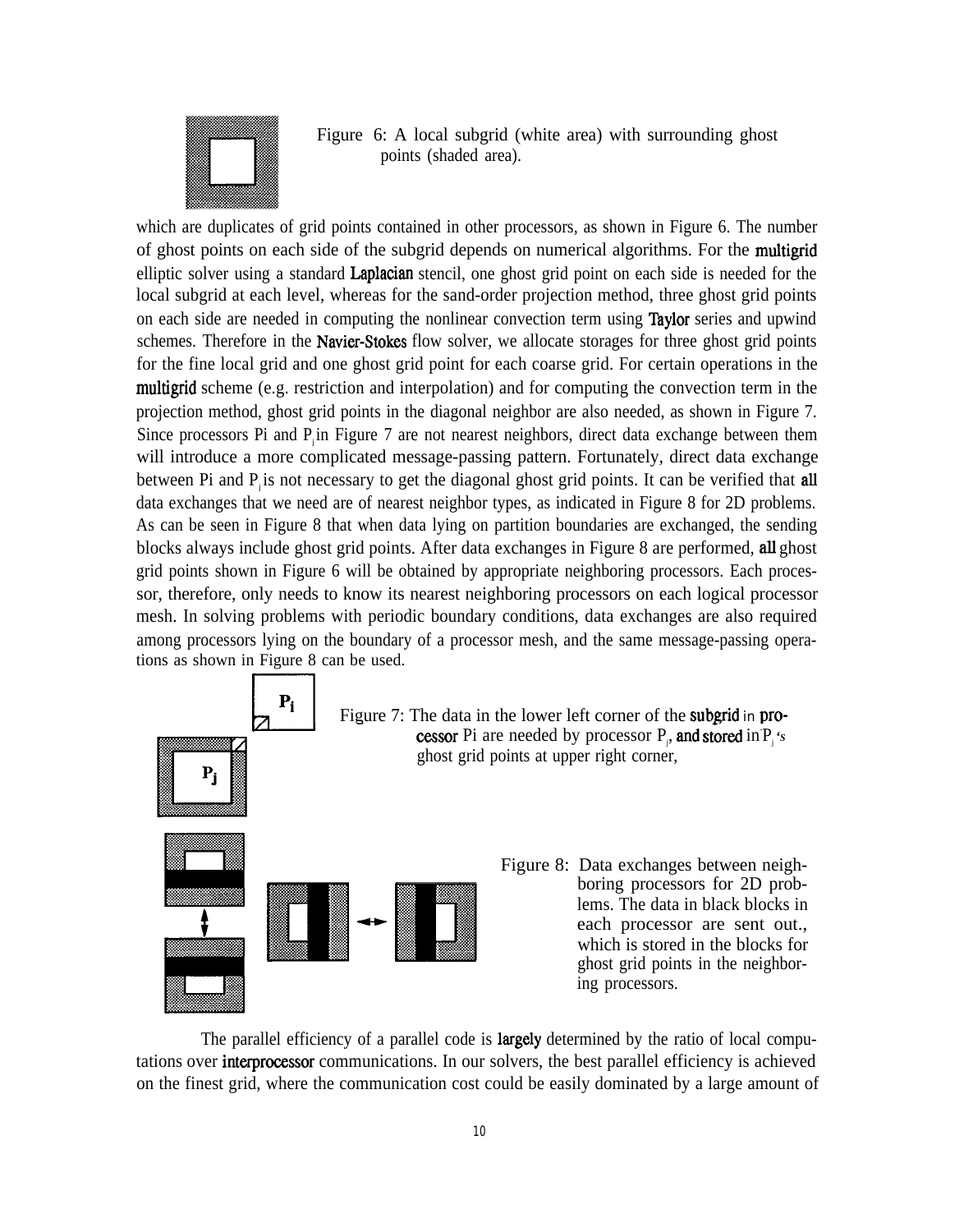computations, and the parallel efficiency degrades as the grid gets coarser, One way to hide communication overhead and thus improve parallel efficiency on all grids is to overlap communications with computations. In several places within our solvers, we have the following sequence of operations for each processor:

(1) Exchange data lying on partition boundaries;

(2) Perform processing on all local grid points.

To overlap communications with computations, we can perform the following sequence of operations for the same result:

(1) Initiate the data exchange for partition boundaries;

(2) Perform processing on interior grid points that do not need ghost grid points;

(3) Wait until data exchange in  $(1)$  is **complete;** 

(4) Perform processing on the remaining grid points.

On the Intel Paragon, we implemented the second set of operations above in the multigrid solver and the flower solver using asynchronous message-passing calls. For one full V-cycle in the elliptic solver, for example, the performance improvement on a 256x256 grid partitioned among 256 processors is about 15%, and the improvement on a  $256<sup>3</sup>$  grid partitioned among 512 processors is about 22%. Faster and asynchronous interprocessor communication can also be achieved on the Cray T3D by using its shared-memory communication model, in which direct memory copy is used at either sending or receiving processors for data exchanges between different processors. Some synchronization between sending and receiving processors, however, is needed before or after a direct memory copy is performed to ensure the correctness of a message-passing, On T3D processor synchronization is provided only for a group of processors with a fixed stride in their processor indexes, this shared-memory communication model can be easily used for exchange of partition boundary data in the flow solver and for multigrid elliptic solver on some fine grids in which data exchanges only occur between nearest-neighbor processors on the original processor mesh,

#### C. Software Structures

Our solvers were implemented in C because we think it is the language that provides adequate support for implementing advanced numerical software without incurring unreasonably large overhead. Since our goal is to develop reusable and high-performance PDE solvers which can be used either as library routine or as extensible, template-type code for different applications, we emphasize in our code design both generality and flexibility. First, we want the solvers to be able to run on any M-dimensional rectangular processor meshes for any N-dimensional rectangular grids with  $(M \le N)$  (for multigrid processing, N is usually a power of 2). This requirement introduces some complexities in coding the multigrid solver in terms of determining the right global indices for local grids at each grid level. Storages for all grid variables are allocated at run time. For the multigrid solver, storages for local coarse grids are allocated as they are derived recursively from local fine grids. The user is given the option either to supply the storage for variables defined on the original grid or to let the solver to allocate those storages. An array of pointers to an N-dimensional grid (i.e. an N-dimensional data array) is allocated, and each of the pointers points to a grid in the grid hierarchy. N-dimensional data array is constructed recursively from one-dimensional data arrays. This strategy of dynamic memory allocation offers a greater flexibility in data structure manipula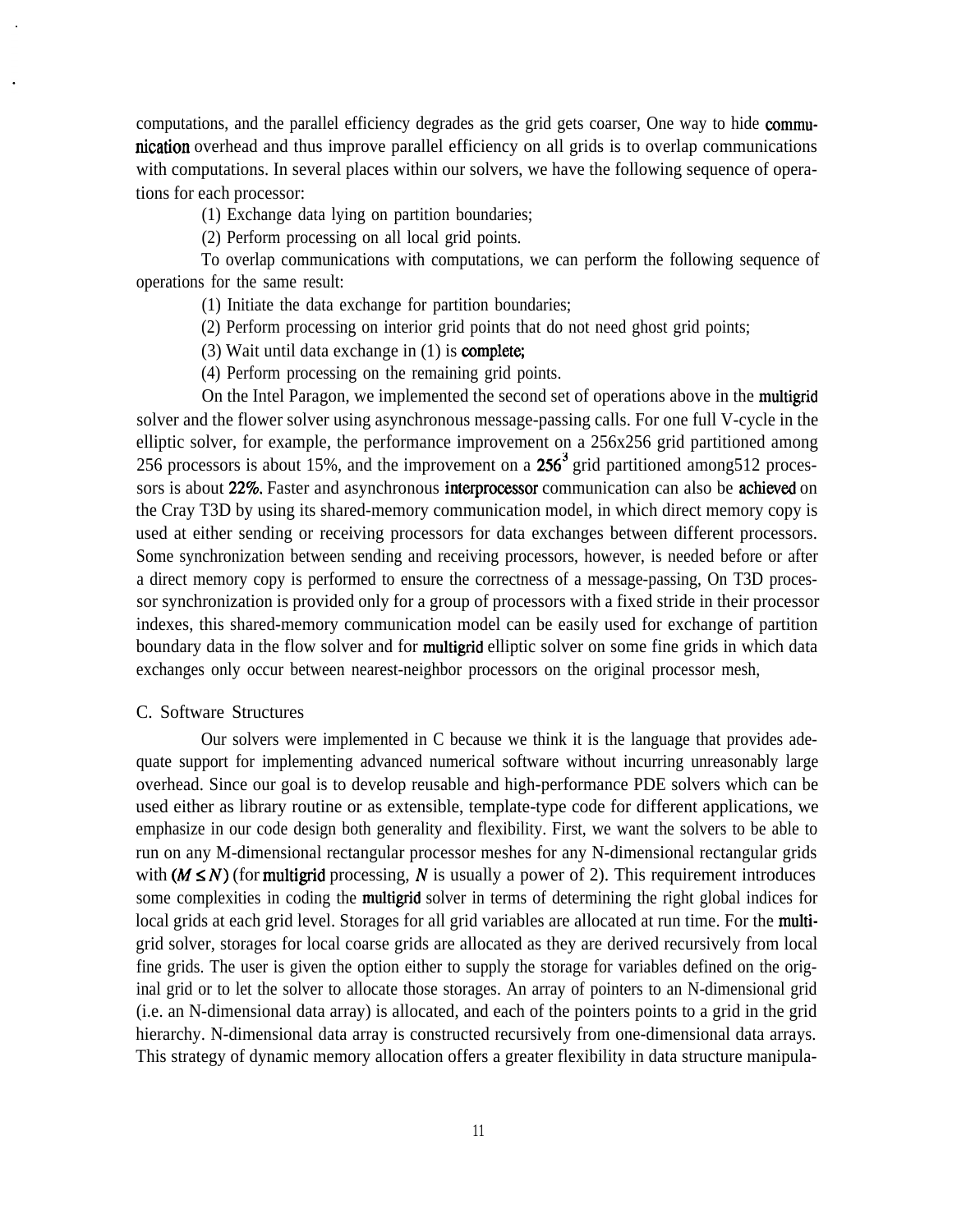tions and more efficient use of memory than a static memory allocation, and the user is also alleviated from the burden of calculating storage requirements for multigrid processing.

There are two major communication routines in the solvers: the communication routine for the flow solver exchanges partition boundary data only on the original grid; the communication routine for the **multigrid** solver can exchange partition boundary data for all fine and coarse grids, using a hierarchy of processor meshes. To make the code portable across different message-passing systems, we defined our own generic message-passing library as an interface with our solvers. To use a new message-passing system, we only need to extend the generic message-passing library to that system without changing any code in our solvers. Currently, our generic message-passing library can accommodate NX, MPI and PVM. A separate data exchange routine has also been implemented for the flow solver, which uses the share&memory communication library on the Cray T3D.

Simple user interfaces to the parallel solvers have also been constructed. The elliptic multigrid solver can be used as a stand-alone library routine with both C and Fortran interfaces. After initialization of the problem to be solved and some algorithm parameters, a preprocessing routine must be called before the first time the multigrid solver routine is called. The preprocessing routine constructs the set of nested grids and the corresponding set of logical processor meshes. The flow solver can be used as a general-purpose incompressible fluid flow solver on a rectangular, staggered finite-difference grid for problems with **Dirichlet** or periodic velocity boundary conditions. To use the multigrid solver as a kernel for evaluating velocity and pressure fields, the preprocessing routine must be called for each velocity component and the pressure, since they are defined on different grid points on a staggered grid. Therefore separate data structures will be constructed in the preprocessing routine for each velocity component and the pressure, which will be used in subsequent calls to the multigrid solver.

## **4. Numerical Experiments and Parallel Performances**

We now report numerical experiments made to examine the numerical properties of the parallel solvers on a few test problems, and parallel performance in terms of speed-up and parallel scaling of the solvers on the Intel Paragon and the Cray T3D systems for problems with different sizes and granularity.

## A. The Elliptic Multigrid **Solver**

**The** multigrid elliptic solver was first tested on a Helmholtz equation with known exact solutions, **Tables** 1 and 2 show the convergence rates of the **multigrid** solver for solving 2D and 3D Helmholtz equations of the form

# *-Au+u = f*

with a Dirichlet boundary condition. The runs were performed on the Intel Paragon, Errors displayed are the normalized maximum norm of the difference between the computed solution and the exact solution. The tables show the number of cycles needed in each case to reach the order of discretization error (or truncation error). At each grid level, two red-black relaxations were performed. For comparison, the results of using the red-black Gauss-Seidel scheme were also displayed in the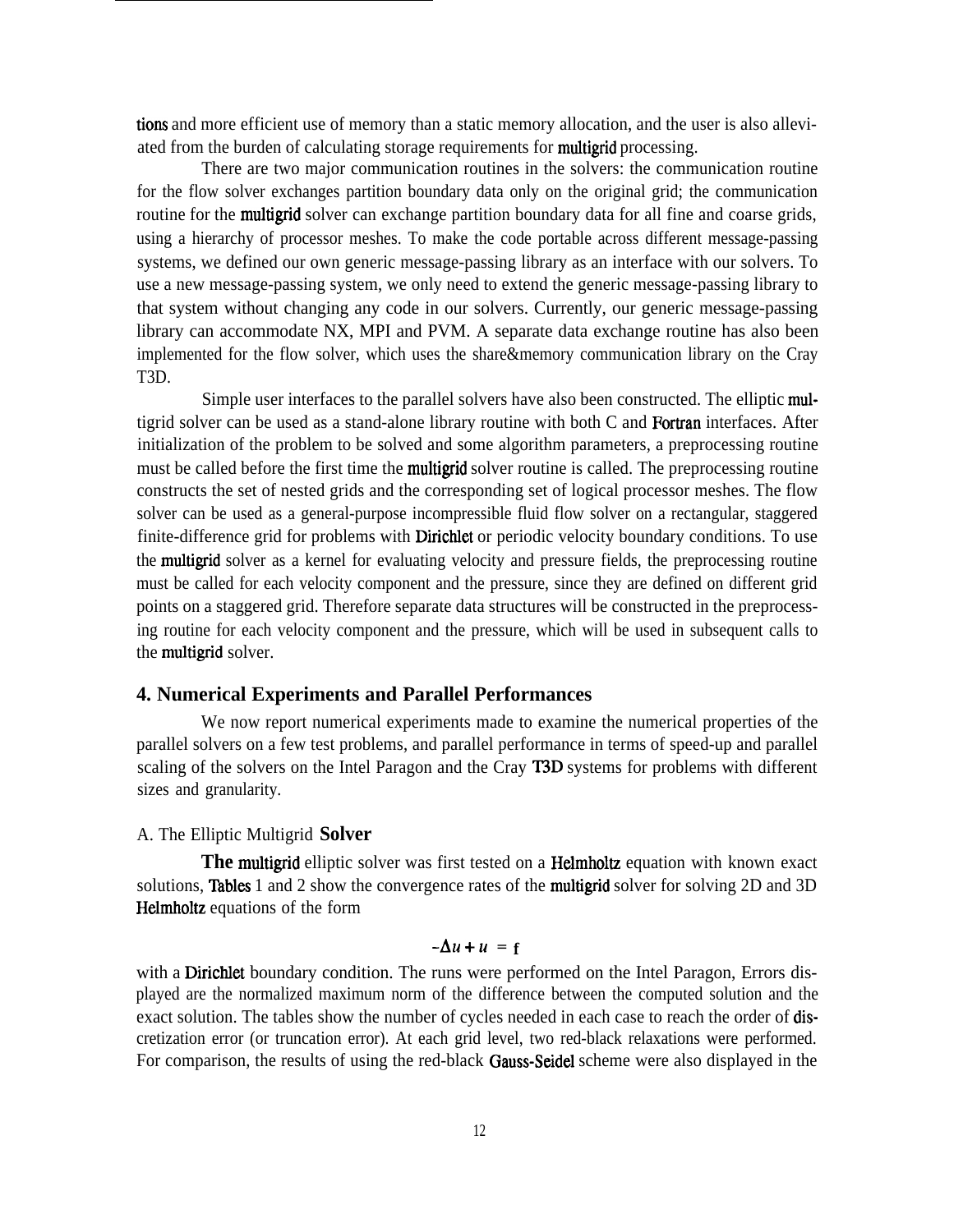last row of each table. Although the full V-cycle scheme has been shown numerically more efficient than the V-cycle scheme in sequential processing [5], the same statement may not be true in parallel processing. For the 2D test case in Table 1 with a 2048<sup>2</sup> grid, we found the execution time needed for the computed solution to reach a fixed accuracy is about the same for V-cycle and full V-cycle schemes. As shown for a 3D test case in Table 2 with a  $256<sup>3</sup>$  grid, the full V-cycle scheme is still a little more efficient. With a grid-partition of both fine and coarse grids, parallel efficiency degrades as the processing moves to coarser grids. Since the full V-cycle scheme does more processing on coarse grids, its parallel efficiency is worse than the V-cycle scheme. For a large computational grid with many levels of coarse grids, the higher numerical efficiency of the full V-cycle scheme may not improve overall computational performance due to its worse parallel efficiency. Although not shown in the paper, the convergence rates of the multigrid solver were also measured for cell-centered grid and staggered grid. We found for the same model problem the convergence speeds are slightly slower on those grids, which could be due to the use of different restriction operators.

| Scheme       | Grid size | Error                | #Processors | # Cycles          | CPU sec. |
|--------------|-----------|----------------------|-------------|-------------------|----------|
| Full V-cycle | $2048^2$  | $3.0 \times 10^{-7}$ | 64          |                   | 14.7     |
| V-cycle      | $2048^2$  | $3.5 \times 10^{-7}$ | 64          | b                 | 14.5     |
| Single grid  | $2048^2$  | $9.7 \times 10^{-1}$ | 64          | 400 R-B<br>sweeps | 124.7    |

Table 1: Numerical Convergence: 2D Helmholtz Solver

| Scheme              | Grid             | <b>Error</b>             | #Processors | # Cycles          | CPU sec. |
|---------------------|------------------|--------------------------|-------------|-------------------|----------|
| <b>Full V-cycle</b> | 256 <sup>3</sup> | $1.2 \times 10^{-5}$     | 64          |                   | 71.3     |
| V-cycle             | 256 <sup>3</sup> | $2.6 \times 10^{-5}$     | 64          |                   | 86.7     |
| Single grid         | 256 <sup>3</sup> | 8.3 $X$ 10 <sup>-1</sup> | 64          | 400 R-B<br>sweeps | 652.1    |

Table 2: Numerical Convergence: 3D Helmholtz Solver

The parallel performance of an application code is usually judged by two measurements: speed-up and scaling. Speed-up is measured by fixing the problem size (or grid size in our case) and increasing the number of processors used. Scaling is measured by fixing the local problem size in each processor and increasing the number of processors used. Although a nice speed-up can be obtained for many applications with a small number of processors, the **reduction** in CPU time often diminishes rapidly as the number of processors used exceeds some threshold. This phenomenon is largely inevitable, as stated in **Amdahl's** law. Because as the number of processors used increases for a fixed problem size, the local communication cost and the cost for global operations will eventually become dominant over the local computation cost after a certain stage. This high ratio of communication to computation makes the inftuence of a further reduction in the local computation very small on the overall cost of running the application, On the other hand, the scaling perfor-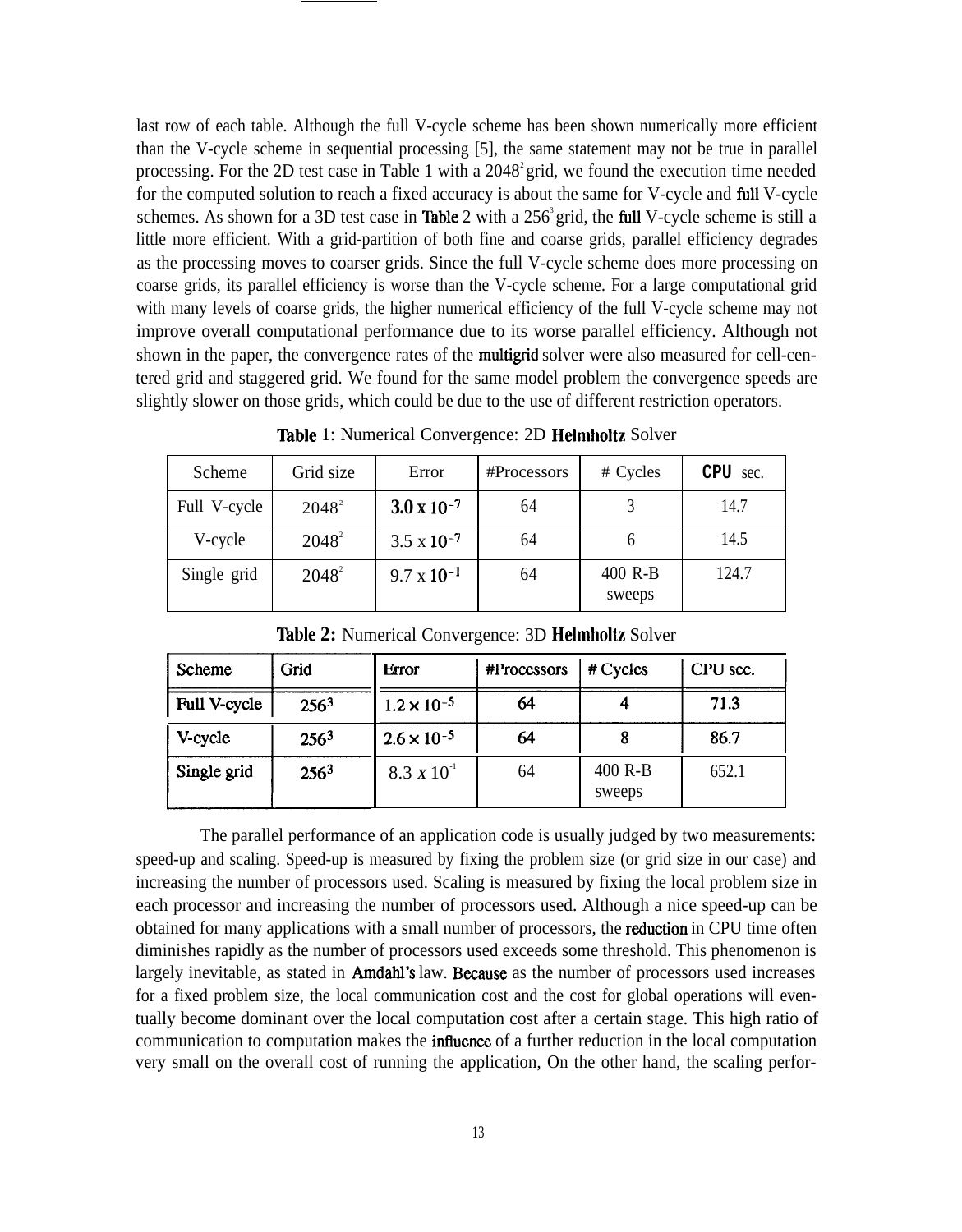mance seems to be a more realistic measure of an application's parallel performance, since a code with a good parallel scaling implies, given enough processors, it can solve a very large problem in about the same time as it requires for solving a small problem, and this is indeed one of the main reasons to use a parallel machine. Figure 9 displays two speed-up plots for a multigrid V-cycle and a full V-cycle for solving 2D and 3D Helmholtz equations with a Ditichlet boundary condition on a vertex-centered grid, measured on the Intel Paragon and the Cray T3D systems. For a comparison, an ideal speed-up curve for one test case is also shown. The code was compiled with the-02 switch on both machines. The grid size for the 2D problem is 5122, and the grid size for the 3D problem is 64<sup>3</sup> . The maximum number of processors used for the 2D problem is 256 on both machines. For the 3D problem, all 256 processors were used on the T3D (in which case a rectangular processor mesh of dimensions 4 x 8 x 8 was used) and512 processors were used on the Paragon.

In terms of single processor performance, we found, for our multigrid solver, that the Cray T3D is about 4 times faster than the Intel Paragon. But since the implementation of PVM on T3D, which we used in our code for message-passing, is relatively slow for **interprocessor** communication, the performance difference for a parallel application on both machines tends to become smaller as granularity of the problem gets finer. We can see for both 2D and 3D problems that the Vcycle scheme has a slightly better speed-up performance than the full V-cycle scheme, which is expected since the full V-cycle scheme does more processing on coarse grids. For the 2D problem, speed-up started to degrade when more than 16 processors were used, and for the 3D problem, the degradation started when more than 8 processors were used. Despite the degradation in speed-up, we can still see some reduction in CPU time when the largest number of processors was used in each case.

Figure 10 shows the scaling of the parallel multigrid solver on the Intel Paragon for problems with three different granularity, using up to 512 processors. Figure 11 shows the scalings of the same problems on the Cray T3D, using up to 256 processors, Shown in the plots are the ratio of CPU times of using  $n$  processors versus using one processor. On each of the scaling curves, we fix the local grid size and increase the number of processors, so a flat curve means a perfect scaling. Since a larger global grid has more coarse grid levels for a complete V-cycle or full V-cycle, cost for processing on **coarse** grids also rises as the **number** of processors increases, and therefore it has a negative effect on the scaling performance. Like speed-up performance, scaling performance is also largely determined by the ratio of local computation cost versus communication cost. This ratio can be dependent on both numerical/parallel algorithms and hardware/software performance on each specific machine.

We can see from all the plots in Figure 10 and Figure 11 that scaling performance improves as the size of local grid increases. This improvement is expected for an iterative scheme on a single grid, since the computation cost scales as  $O(n)$ , where *n* is the number of grid points in the local grid, whereas the communication cost scales as  $O(n^{1/2})$ . For a **multigrid** scheme, it can still be shown that both computation cost and communication cost scale with the same orders as on a single grid [8]. In addition, message-passing latency does not increase as proportionally since the number of messages communicated is still roughly the same for a larger local grid (not exactly the same because more coarse levels are involved) though the size of each message is larger. We can also see V-cycle scheme scales somewhat better than full V-cycle scheme, which is expected since the latter does more operations on coarse grids. The scaling plots also show 2D test cases scales bet-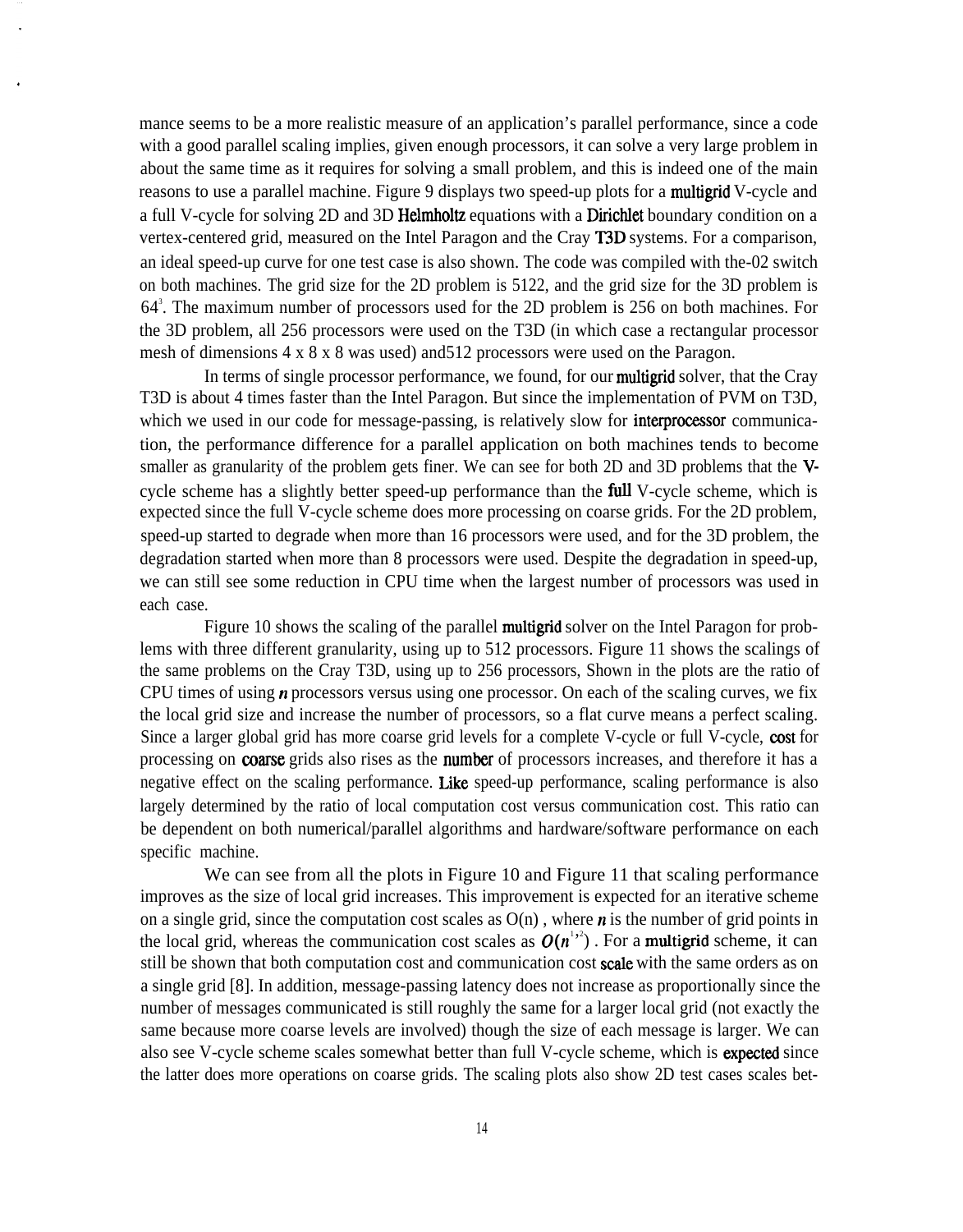

**Figure** 11: Scaling of the multigrid solver on Cray T3D.

ter than 3D test cases for the elliptic multigrid solver, which we think could be explained by the fact that coarse grid inefficiency (the existence of more idle processors on coarse grids) gets worse with a 3D grid than with a 2D grid. As for a comparison between the Intel Paragon and the Cray T3D,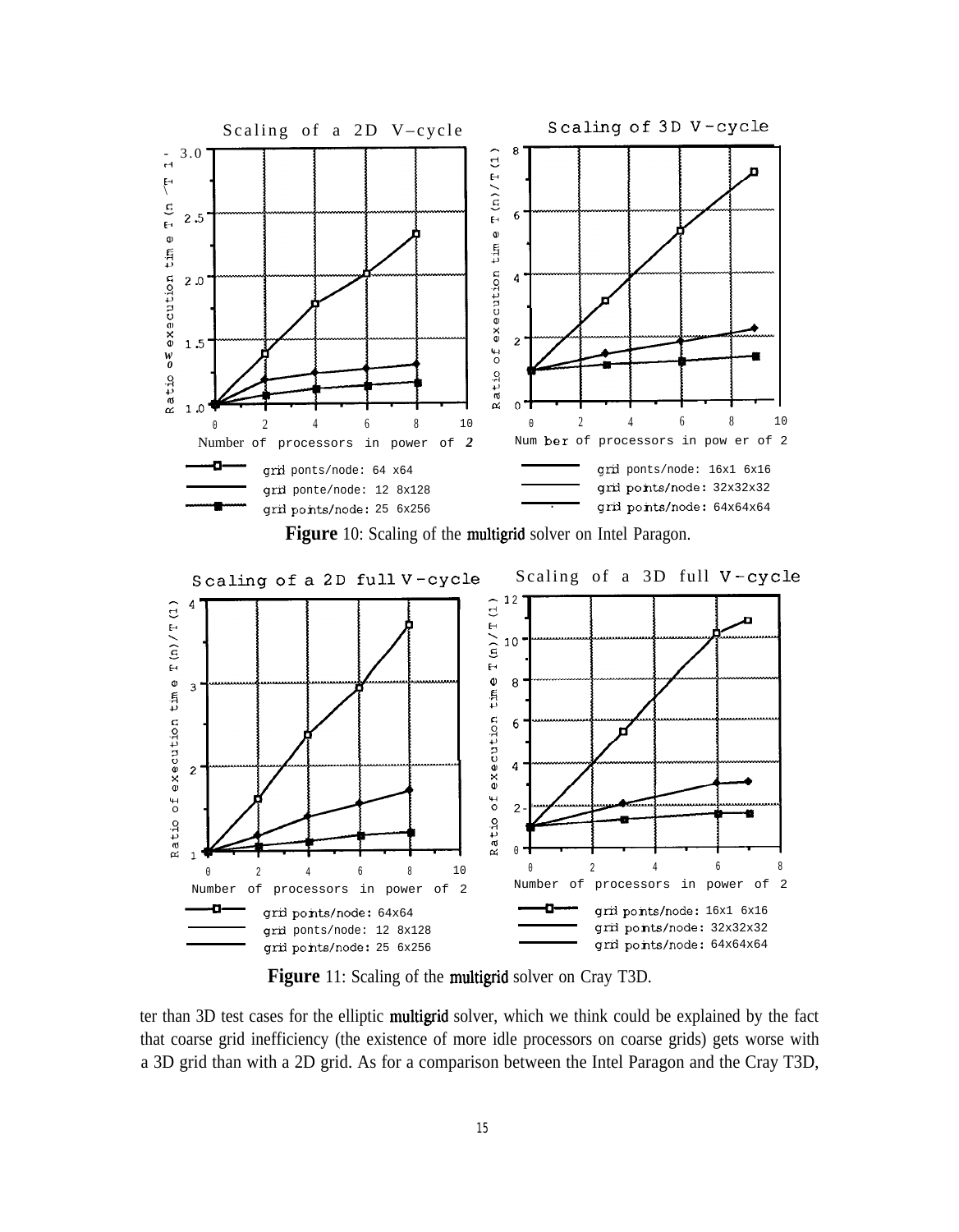our results show that the scaling on Paragon is slightly better than on T3D. This could be explained by the fact that single processor speed on T3D is much faster than on Paragon, whereas the speed of interprocessor communication on T3D is not proportionally faster when the PVM library is used for communication,



#### B. The Incompressible Navier-Stokes Solver

The parallel Navier-Stokes flow solver was first tried out on a test problem in a unit square with a known exact solution. The purpose of the test is to examine the convergence rate of the flow solver on smooth problems. A second-order convergence rate was obtained on the test problem for Reynolds numbers up to 5000, as expected. For numerical stability of the Godunov scheme used in discretizing the convection term, the time step, At, is restricted by the following CFL condition

$$
\frac{\Delta t}{\Delta x} U_{max} < \alpha \tag{lo}
$$

in all our tests, where  $\Delta x$  is the size of grid cells, a is a constant around 0.5, and  $U_{max}$  is the maximum value in the current velocity field, A detailed description of such a testis given in [2].

Our first numerical flow experiment with the solver was to simulate an evolving 2D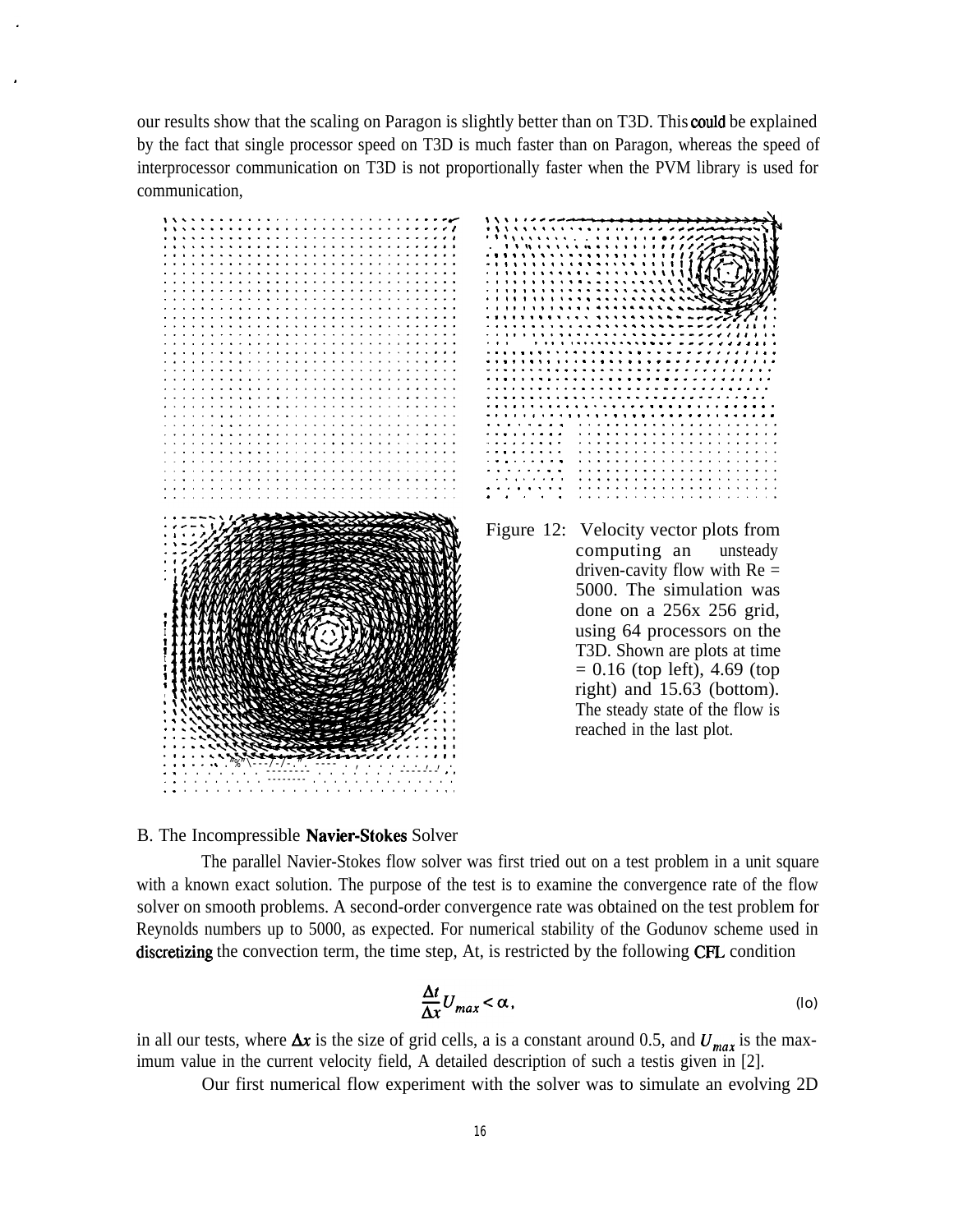

Figure 13: Velocity vector plot (top) and vorticity contourplot (bottom) from a drivencavity flow with  $Re = 10^6$ , at time= 5.47. Grid size= 512x 512.

driven-cavity flow. The computational domain is still in a unit box  $0 < x, y \le 1$ . The no-slip velocity boundary condition is applied to all boundaries except at the top boundary, where the velocity value is given. We first tested the solver on the problem in which the velocity initial condition is specified  $b$  y  $u = 0$  inside the domain, and the velocity at the top boundary is always one. Figure 12 displays the velocity vector fields which show three stages for time  $= 0.16, 3.91$  and 15.63 in the evolution of the flow, computed on a 256x 256 grid with the Reynolds **number** = 5000. The CFL number (i.e.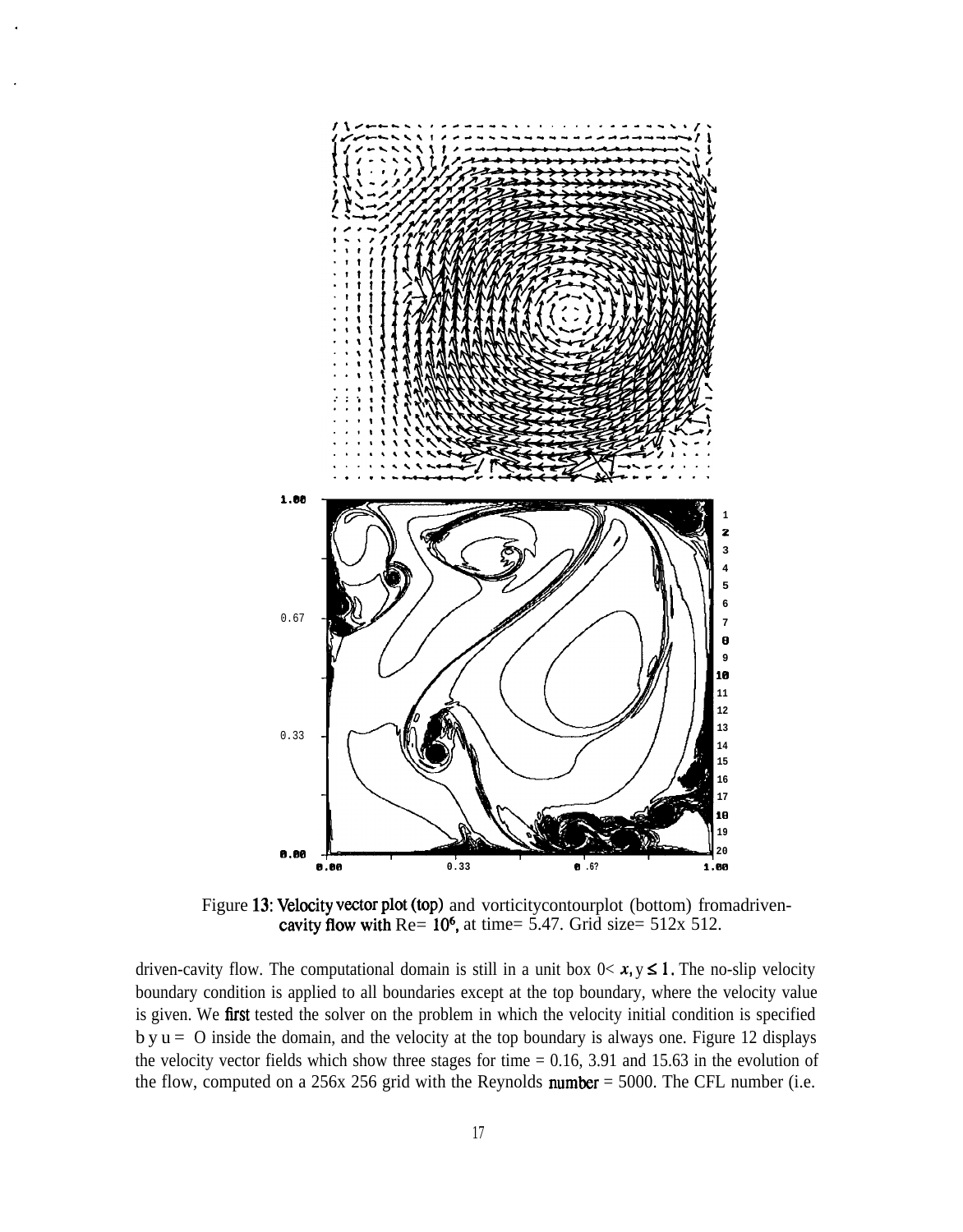the right hand-side of (10)) used in the calculation is 0.4, and a total of 10,000 time steps were computed to reach the last state at time  $= 15.63$ . We found the **vorticity** structure at time  $= 15.63$  is similar to those obtained by solving the steady incompressible Navier-Stokes equations (e.g. [12]). In nmning the parallel solver on the Cray T3D, the global staggered grid was partitioned and distributed to an 8 x 8 logically rectangular processor mesh. In computing the velocity vector field, velocity components defined on cell edges were averaged to the center of cells. For better visibility, the vector fields shown in Figure 12 are actually 32x 32 data arrays which were obtained by averaging the 256 x 256 velocity vectors from the simulation, Vorticity fields were computed at cell corners by central **differencing**. The velocity vector plots in Figure 12 show clearly how the cavity flow develops from its initial state to the final steady state which is characterized by a primary vortex in the center of the unit box and two secondary vortices at the two bottom corners and a small vortex at the upper left comer (e.g. [12]), We also noticed, when reaching the final stage in Figure 12, that the change of numerical divergence of the computed velocity field before and after projection is very small. This is because, when the steady state is reached, the intermediate velocity field would be computed using the correct pressure field to result in a correct velocity field. Even though the initial condition is not continuous along the top boundary and the boundary condition is not continuous at the two upper comers of the unit box, the numerical computation of the flow solver turns out to be quite stable.

The flow solver was next tried on a driven-cavity flow problem with some smooth initial and boundary conditions, The top boundary now moves with a slip velocity  $u_t(x) = 16x^2(1 - X^2)$ and the initial velocity field is specified through a **stream function**  $\Psi_0(x, y) = (y^2 - y^3)u_t(x)$ . The velocity is then computed by  $u = -\psi_y$  and  $V = \Psi_x$ . In this case, we wanted to test the numerical stability of the flow solver on problems with large Reynolds numbers which will result in a very thin boundary layer at the top boundary. Figure 13 displays the result from a calculation with  $Re = 10^6$ for a total of 7000 time steps on a 512x512 grid. The computation was performed on the Cray T3D using 64 processors. We noticed the computation using our solver at such a high Reynolds numbers is still numerically stable, which we can judge by checking the convergence rate of the pressure equation and the numerical divergence of the computed velocity. The computed flow structure at this Reynolds numbers, however, is quite different from that obtained from the computed flow with Re = 5000. First, at this high Reynolds numbers, the computed flow does not show any sign of approaching a steady state after computing the large number of time steps; while with  $Re =$ 5000, for the same initial and boundary conditions, we found a steady state can be reached after computing a much smaller number of time steps. Secondly, we can see some interesting flow patterns which do not exist in the flow with  $Re = 5000$ . As shown by the vorticity contour in Figure 13, the vorticity structures in this high Reynolds number flow is much more complicated. We can see that a large amount of vortices are generated from the top boundary and then being flushed down along the right wall. Once these **vortices** reach the neighborhood of the lower right comer, they are pushed toward the interior of the box. We found the **vorticity** plot in Figure 13 is similar to what reported in [13] where a different algorithm was used on the same problem.

The second problem used to test our flow solver is an inviscid flow for which the Euler equations are solved. The computational domain is again in a unit box, and a **periodicity** of one is assumed in both horizontal and vertical directions. The initial velocity field is given by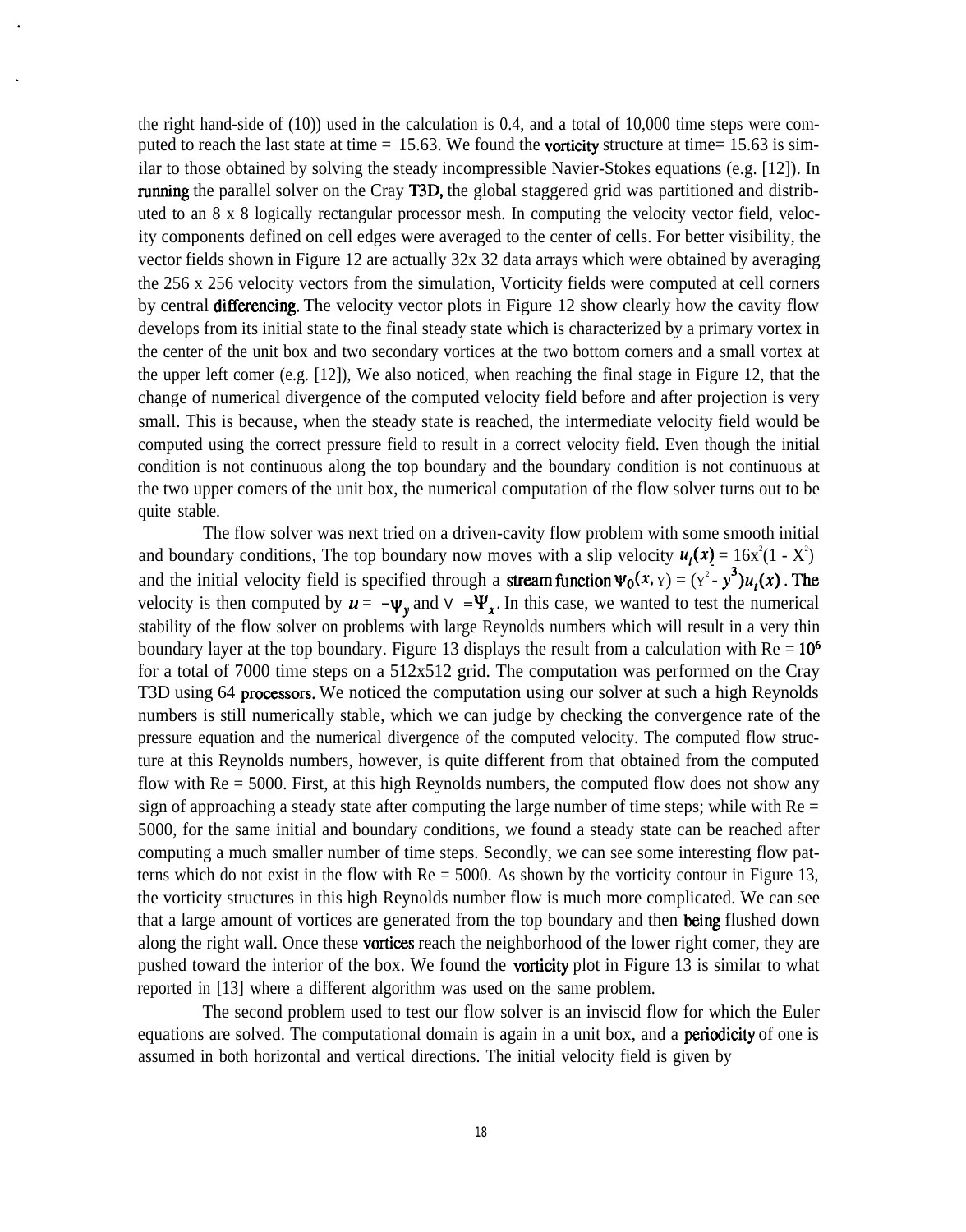$$
u = \begin{cases} \tanh(y - 0.25) / \rho & \text{for} \qquad y \ge 0.5\\ \tanh(0.75 - y) / \rho & \text{for} \qquad y > 0.5 \end{cases}
$$
(11)  

$$
v = \delta \sin(2\pi x)
$$

| $\mathbf{p}$ | p |   | $\mathbf{p}$ |   |   |
|--------------|---|---|--------------|---|---|
| μ            | ρ | u | р            |   |   |
|              | р |   | р            |   |   |
| μ            | p | u | p            | Ш | р |

Figure 14: An example of a staggered grid used for computing the doubly periodic shear flow with  $N = 4$ . Unknowns for velocity and pressure in the grid are shown.

where  $p = 0.03$  and  $\delta = 0.05$ . Thus the initial flow field consists of a jet which is a horizontal shear layer of finite thickness, perturbed by a small amplitude of vertical velocity. Since the viscous term is dropped, the pressure can be updated without computing the intermediate velocity field and the multigrid elliptic solver is only used for solving the pressure equation (9). In addition, only one iteration at each time step is needed for computing  $p^{n+1}$  and  $u^{n+1}$  because the pressure can be computed without the knowledge of  $\boldsymbol{u}^{n+1}$ . On the staggered grid we used, the pressure field is defined on a cell-centered grid whose linear dimension, say  $N$ , is preferably taken as a power of 2 for the convenience of applying grid coarsening. Thus there are  $N^2$  unknowns for the pressure. Since velocity field is only related to the pressure gradient in the momentum equations, it makes sense to have the velocity defined on an  $(N - 1)x (N - 1)$  grid, as shown in Figure 14. Therefore there are  $(N-1)^2$ unknowns for each velocity component. Since the velocity is periodic, a periodic domain should have a dimension of  $(N-1)$  x  $(N-1)$ . Since the pressure gradient is a function of velocity, it must have the same dimension of periodicity. Thus the physical boundary condition for the pressure equation (9) in the horizontal direction, for example, can be specified as

$$
P_{N-1}, \quad j+P_{N-2}, \quad j-P_{N-1}, \quad j-P_{N+1}, \quad P_{N+1}, \quad j+P_{2}, \quad j-P_{1}, \quad (12)
$$

In a multigrid solution of the pressure equation, the boundary condition (13) is clearly for use on the original, finest grid. The use of condition (13) on any coarse grid, however, is incorrect (our numerical experiments indicate the use of (13) on coarse grids will blowup the computation quickly). Since the unknown vector on a coarse grid is the difference between an exact solution and an approximate solution on the fine grid restricted to that coarse grid, the solution on a coarse grid can be regarded as an approximation to the derivative of the solution on the fine grid. Since a derivative of the pressure field of any order is still periodic with the same period as the velocity field, a reasonable boundary condition for pressure on coarse grids is

$$
P_0 = P_N P_{N+1} = P_1. \tag{13}
$$

Although condition (14) imposes a period which is one grid cell (of the finest grid) larger than the velocity period, we found it is easy to apply it to all the coarse grids, and our numerical results show it works well.

Numerical experiments for the inviscid periodic shear flow were performed on Cray T3D,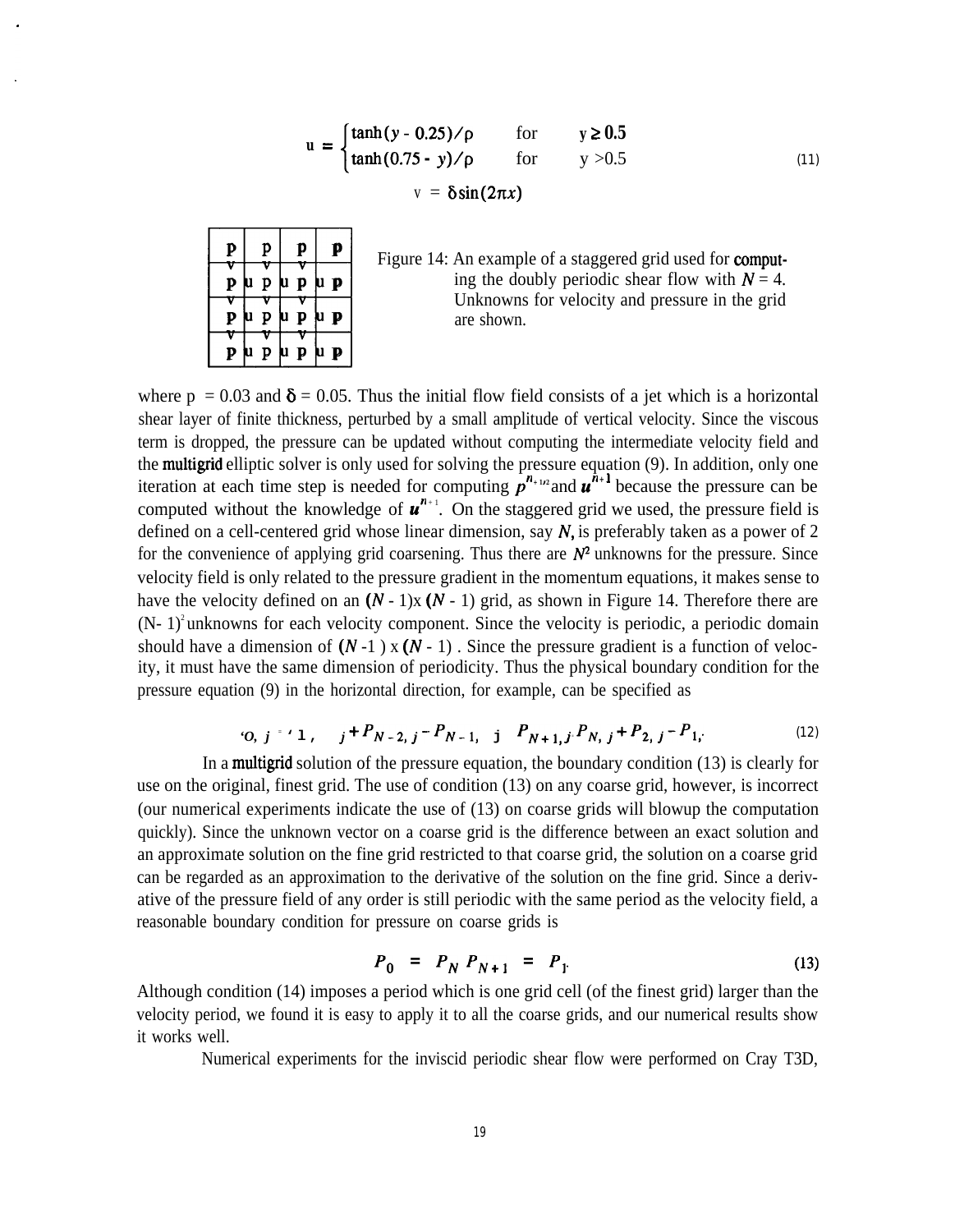

.

**Figure** 15: Vorticity contour plots from the periodic shear flow at time = 0.0 (left) and 0.62 (right). Grid size =  $128x$  128.



**Figure** 16: Vorticity contour plots from the periodic shear flow for time= 1.25 (left) and time = **2.50** (right). Grid size= 128x 128.

using 64 processors in all cases. Figure 15 shows vorticity contours of two early states of the inviscid periodic shear flow. Figure 16 and 17 show vorticity contours of the flow at time  $= 1.25$  and 2.50, computed on a 128 x 128 grid, and a 512x512 grid, respectively. The CFL number used in the computations is still 0.4. On the 512x512 grid, a total of 3200 time steps were computed to reach time = 2.50. These vorticity plots show how the shear layers, which form the boundaries of the jet, evolve into aperiodic array of vortices, with the shear layer between the rolls stretched and thinned by the large straining field there. A comparison between Figures 17 and 18 clearly shows the resolution of the vorticit y structure improves as the computational grid gets finer,

The three dimensional flow solver was tested on a driven-cavity flow in a unit cube. The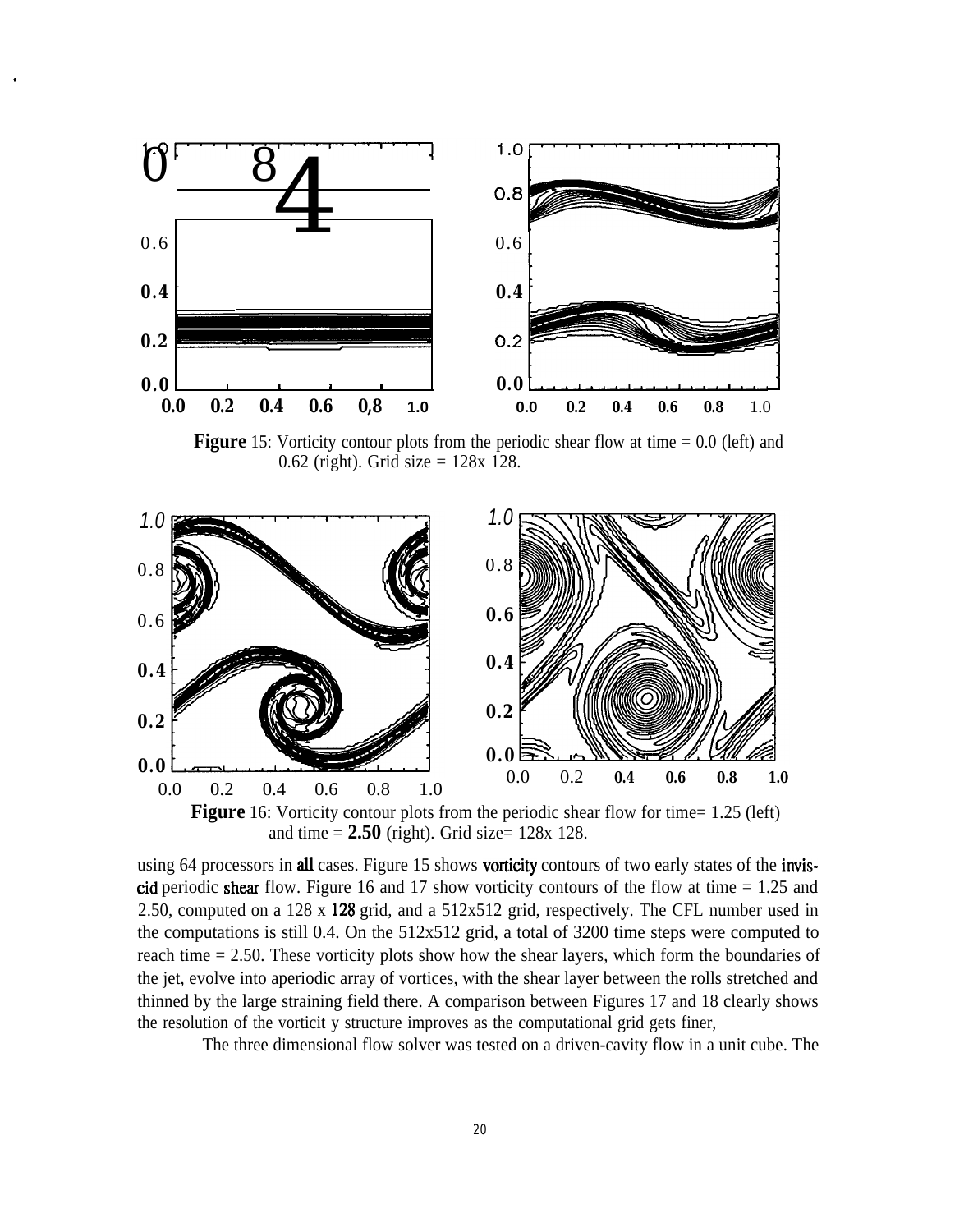

**Figure** 17: Vorticity contour plots from the periodic shear flow for time= 1.25 (left) and time =  $2.50$  (right). Grid size =  $512x$  512.

initial and boundary conditions of the flow is set similarly to the 2D case: the fluid in the cubic box is at rest in the beginning, and no-slip boundary condition is enforced at the boundary except for the top of the cube where velocity is set to 1. We ran the 3D flow solver with a few Reynolds numbers in the range of 500 to 2500, and found the flows approach steady states in these simulations. Figure 18 shows plots of vorticity projection in three **streamwise-vertical** planes from a run with  $Re =$ 2500, on a  $128^3$  grid. The two planes close to the cube boundary are one grid point away from its corresponding grid boundary.



Figure 18: Projections of vorticity contour in streamwise-vertical planes in a cubic driven-cavity flow, with  $Re = 2500$ , at time= 11,72, Grid size=  $128^\circ$ .

The parallel performance of the incompressible flow solver was also evaluated in terms of speed-up and scalability. In each of the parallel performance measurements, we ran the flow solver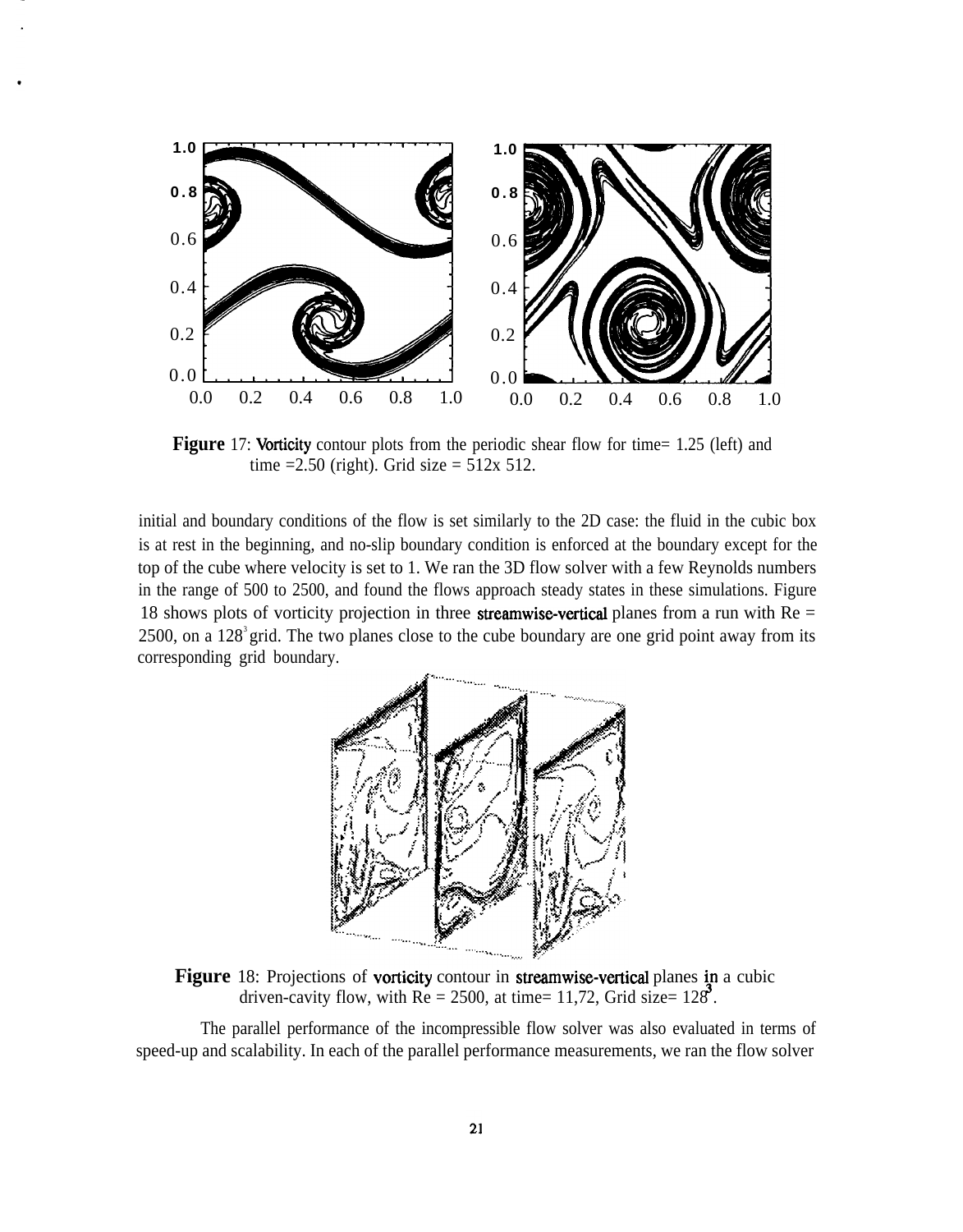on the driven-cavity problem for one time step, excluding any initialization and assignment of initial and boundary conditions. Figure 19 shows the speed-up and scaling curves of the 2D flow solver on the Cray T3D for three different problem sizes (an ideal speed-up curve is shown again for comparison). The speed-up performance improves as the problem size increases, as expected. For the 512 x512 grid, no significant reduction in execution time could be obtained after more than 64 processors were used. By running the flow solver on a single processor, we found T3D is about five times faster than the Paragon for the code compiled with the -02 switch, But on 256 processors, T3D runs only about 1.5-2.0 times faster than Paragon depending on problem sizes, because the speed-up performance of the flow solver on Paragon is better than on T3D. Figure 19 also shows the scaling performance of the parallel flow solver on T3D for three local problem sizes. Again, we see the scaling improves as the size of local grid increases. In measuring the scaling of the flow solver, we used smaller local problem sizes than we did for the multigrid elliptic solver (see Figure 10 and 11). We expect the flow solver to have better scaling than the multigrid elliptic solver because the flow solver, even though calling the elliptic solver several times at each time step, does substantially additional processing on the finest grid. Indeed, this scaling difference between the two solvers can be verified by looking at the scaling curves for the 64x 64 local grid for the flow solver in Figure 19 and for the multigrid full V-cycle (which is used in the flow solver) in Figure 10 and 11. Similar performance trends were observed on Intel Paragon. In view of the scaling performance in Figure 19, we would claim that our parallel 2D flow solver scales well on large numbers of processors as long as the local grid size is not smaller than 64 x 64.



Figure 19: Speed-up and scaling of the 2D parallel Navier-Stokes solver on Cray T3D.

Scaling performance of the 3D flow solver was measured on Cray T3D and T3E systems,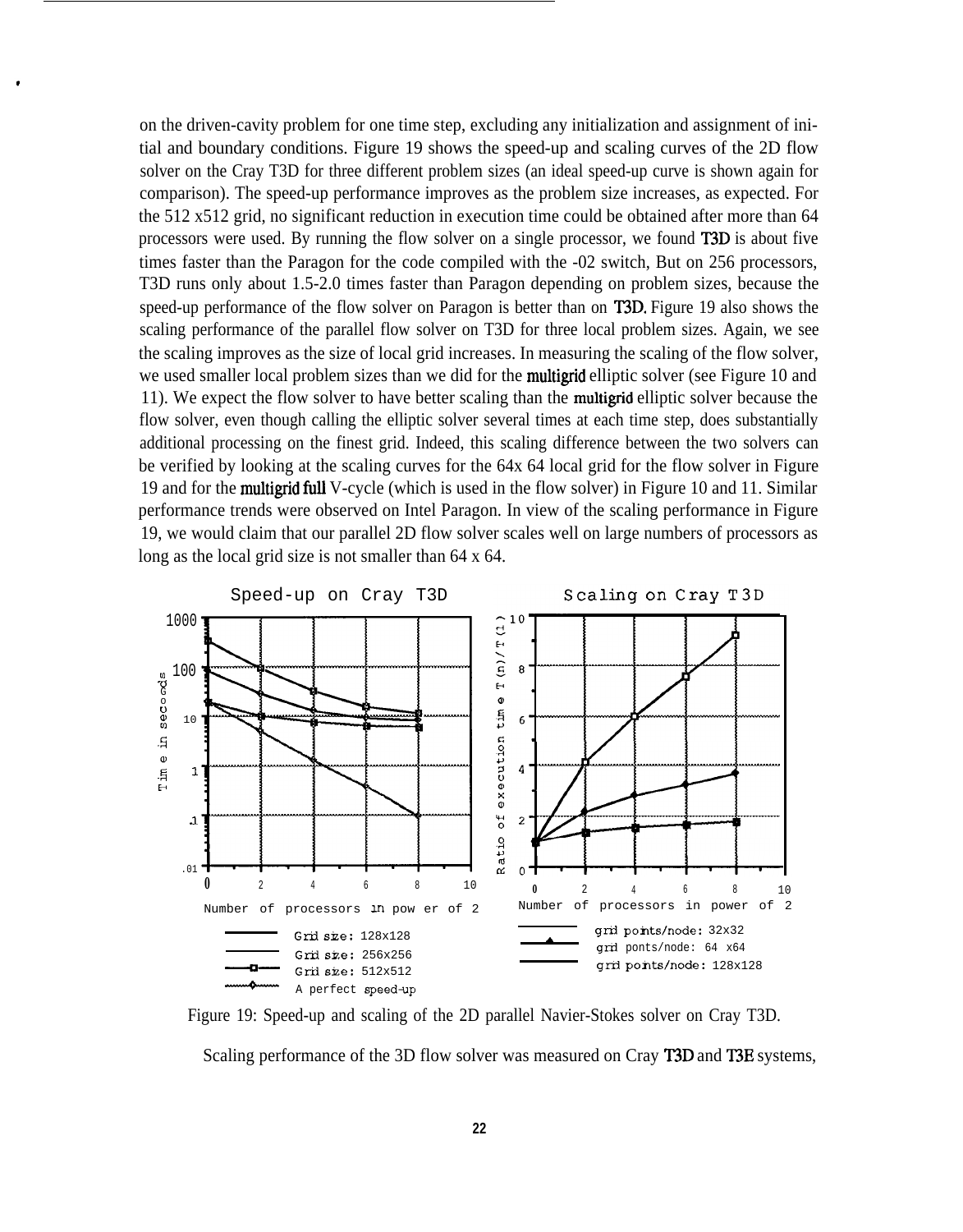using one time step in the cubic driven-cavity flow. The results are shown in Tables 3-5. The last row in the tables shows the ratio of CPU time on *n* processors over one processor. Compared to the 2D case, the 3D flow solver scales much better on T3D to a maximum of 512 processors forming an 8 x 8 x 8 array with a 256 x 256x 256 global grid, The superior 3D sealing over the 2D scaling for the flow solver is clearly a result of a much higher volume to surface ratio for the 3D grid than for the 2D grid. Since the costs of computation and communication of the flow solver are proportional to the volume and surface of the finest grid, respectively, the relative cost of doing communication becomes much smaller in the 3D case, and thus the 3D scaling is greatly improved. Table 5 shows the flow solver scales slightly better on Cray T3E. The CPU times in Tables 4 and 5 show that the flow solver runs about three times faster on Cray T3E than on T3D, which is in the range of the performance difference of the two systems.

| Processor array | 1 X 1 X 1 | 2x2x2  | $4 \times 4 \times 4$ | 8 x 8 x 8 |
|-----------------|-----------|--------|-----------------------|-----------|
| Grid size       | $16^3$    | $32^3$ | $64^{3}$              | $128^{3}$ |
| CPU time (sec.) | 6.82      | 19.4   | 22.9                  | 24.O      |
| T(n)/(T(1))     | !.0       | 2.84   | 3.36                  | 3.52      |

**Table** 3: Scaling of 3D flow solver on Cray T3D

| <b>Table</b> 4: Scaling of 3D flow solver on Cray T3D |  |  |
|-------------------------------------------------------|--|--|
|-------------------------------------------------------|--|--|

| Processor array | 1X1X1  | 2x2x2    | $4 \times 4 \times 4$ | 8 x 8 x 8 |
|-----------------|--------|----------|-----------------------|-----------|
| Grid size       | $32^3$ | $64^{3}$ | $128^{3}$             | $256^3$   |
| CPU time (sec.) | 57.1   | 70.8     | 75.8                  | 80.0      |
| T(n)/(T(1))     |        | 1.24     | 1.33                  | 1.40      |

Table 5: Scaling of 3D flow solver on Cray T3E

| Processor array | 1 X 1 X 1 | 2x2x2  | 4x4x4     |
|-----------------|-----------|--------|-----------|
| Grid size       | $32^3$    | $64^3$ | $128^{3}$ |
| CPU time (sec.) | 19.4      | 22.9   | 24.0      |
| T(n)/(T(1))     |           | 1.18   | - 74      |

# **5. Conclusions**

In this paper we presented elliptic multigrid schemes and a second-order projection method for solving Navier-Stokes equations for two and three dimensional incompressible flow problems. Our parallel implementation strategies based on grid-partition are discussed for implementing these algorithms on distributed-memory, massively parallel computer systems. Our treatment of various boundary conditions in implementing these parallel solvers is also discussed. We designed and implemented these solvers in a highly modular fashion so that they can be used either